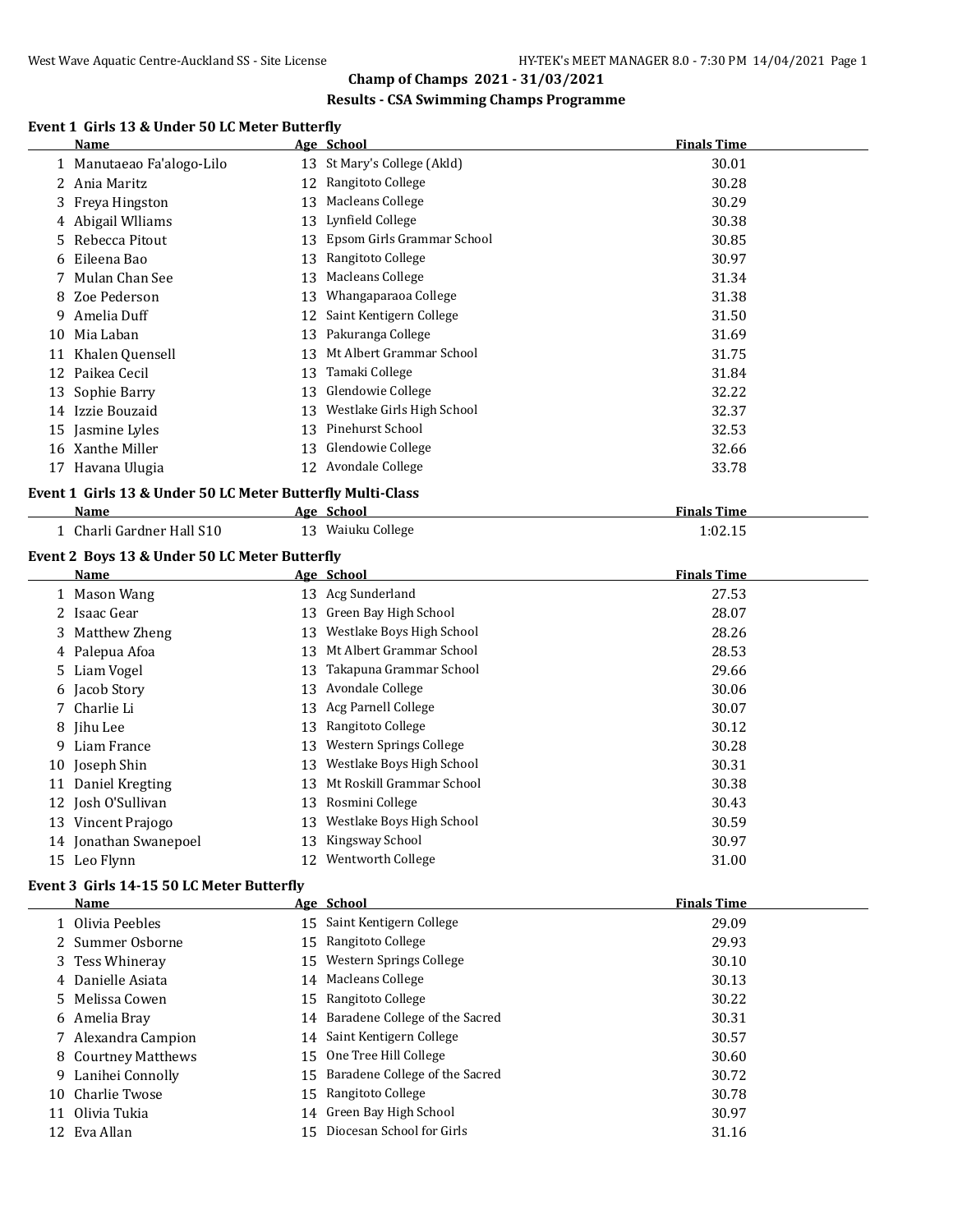## **Results - CSA Swimming Champs Programme**

# **Event 4 Boys 14-15 50 LC Meter Butterfly**

| Name                | Age School                     | <b>Finals Time</b> |
|---------------------|--------------------------------|--------------------|
| 1 Daniel Zheng      | 15 Westlake Boys High School   | 26.62              |
| 2 Chris Jiang       | 15 King's College              | 27.47              |
| 3 Ryan Peck         | 15 Sacred Heart College (Akld) | 27.60              |
| 4 Sam Kenny         | 15 Western Springs College     | 27.82              |
| 5 Hugo Batchelor    | 15 King's College              | 28.13              |
| 6 Quintin Wong      | 15 Sancta Maria College        | 28.32              |
| 7 Jasper Cornish    | 14 Orewa College               | 28.59              |
| 8 Hunter Dobson     | 15 Mt Albert Grammar School    | 28.61              |
| 9 Harrison Klouwens | 14 Auckland Grammar School     | 29.09              |
| 10 Caleb Wyatt      | 15 Rangitoto College           | 29.10              |
| 11 Jackson Kennard  | 15 Auckland Grammar School     | 29.34              |
| *12 Zahn Cooney     | 15 King's College              | 29.56              |
| *12 Kevin Zhang     | 14 Lynfield College            | 29.56              |

#### **Event 5 Girls 16-18 50 LC Meter Butterfly**

 $\overline{a}$ 

|    | <b>Name</b>                |    | Age School                    | <b>Finals Time</b> |
|----|----------------------------|----|-------------------------------|--------------------|
|    | 1 Aimee Crosbie            |    | 16 Diocesan School for Girls  | 29.25              |
|    | 2 Rae Kwan                 |    | 17 Epsom Girls Grammar School | 29.69              |
|    | 3 Grace Baik               |    | 16 Epsom Girls Grammar School | 29.87              |
|    | 4 Isabella Campion         |    | 16 Saint Kentigern College    | 30.14              |
|    | 5 Skyla MacDonald          |    | 16 Macleans College           | 30.68              |
|    | 6 Isla Marsh               |    | 16 Mt Albert Grammar School   | 30.87              |
|    | 7 Jesse Welsh              |    | 16 Diocesan School for Girls  | 30.97              |
|    | 8 Lucy McKinnon            | 17 | Diocesan School for Girls     | 31.13              |
| 9  | Mackenzie Brears           | 17 | Epsom Girls Grammar School    | 31.16              |
|    | 10 Sophie Shorter-Robinson | 17 | Diocesan School for Girls     | 31.25              |
| 11 | India Doo                  | 17 | King's College                | 31.75              |
|    | 12 Isla Brain              | 16 | Westlake Girls High School    | 31.81              |
|    | 13 Edie Ancell             |    | 16 Mt Albert Grammar School   | 32.44              |

#### **Event 6 Boys 16-18 50 LC Meter Butterfly**

| Name                |    | Age School                     | <b>Finals Time</b> |
|---------------------|----|--------------------------------|--------------------|
| 1 Cooper Morely     | 17 | Rangitoto College              | 26.62              |
| 2 Andrei Soldatovic |    | 16 Westlake Boys High School   | 26.88              |
| 3 Lewis Pangalila   |    | 16 Wentworth College           | 27.47              |
| 4 Thomas Murray     |    | 16 Mt Albert Grammar School    | 27.75              |
| 5 Carwin Li         |    | 16 Mt Albert Grammar School    | 27.94              |
| 6 Dieter Buissinne  | 17 | Rangitoto College              | 27.97              |
| 7 Sam Don           | 17 | King's College                 | 28.00              |
| 8 Gustav Campher    |    | 16 Rangitoto College           | 28.03              |
| 9 Michael Han       |    | 16 Pakuranga College           | 28.41              |
| 10 Gordon Mei       | 16 | Macleans College               | 28.72              |
| William Waters      |    | 16 Sacred Heart College (Akld) | 29.12              |

#### **Event 7 Girls 13 & Under 50 LC Meter Backstroke**

| Name                |     | Age School                    | <b>Finals Time</b> |
|---------------------|-----|-------------------------------|--------------------|
| 1 Eileena Bao       |     | 13 Rangitoto College          | 31.78              |
| 2 Sophie Barry      |     | 13 Glendowie College          | 32.00              |
| 3 Amelia Duff       |     | 12 Saint Kentigern College    | 32.16              |
| 4 Mia Laban         |     | 13 Pakuranga College          | 32.25              |
| 5 Paikea Cecil      | 13. | Tamaki College                | 32.35              |
| 6 Freya Hingston    |     | 13 Macleans College           | 32.84              |
| 7 Abigail Wiliams   |     | 13 Lynfield College           | 32.94              |
| 8 Scarlett Basset   | 13  | Saint Kentigern College       | 33.38              |
| 9 Hayley Middleton  | 13  | Westlake Girls High School    | 33.40              |
| *10 Kaira Wohlfarth |     | 12 Westlake Girls High School | 33.85              |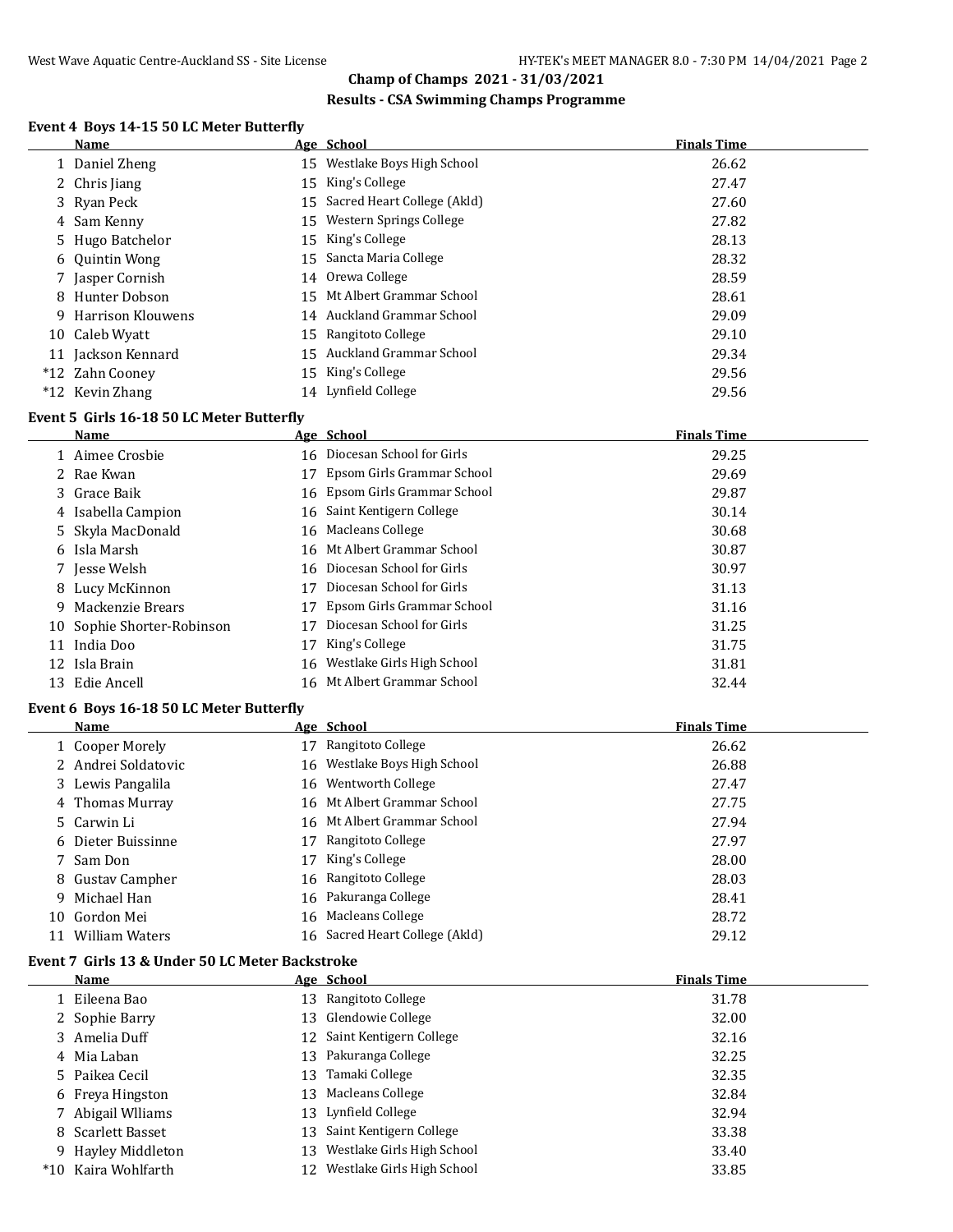**Finals Time** 

# **Champ of Champs 2021 - 31/03/2021**

## **Results - CSA Swimming Champs Programme**

|    | <b>Name</b>                                                   |    | Age School                   | <b>Finals Time</b> |
|----|---------------------------------------------------------------|----|------------------------------|--------------------|
|    | *10 Holly Nelson                                              |    | 13 Rangitoto College         | 33.85              |
|    | 12 Ania Maritz                                                | 12 | Rangitoto College            | 33.88              |
|    | *13 Khalen Quensell                                           | 13 | Mt Albert Grammar School     | 34.25              |
|    | *13 Mulan Chan See                                            | 13 | Macleans College             | 34.25              |
| 15 | Sahara Logo-Olo                                               | 12 | One Tree Hill College        | 34.28              |
| 16 | Manutaeao Fa'alogo-Lilo                                       | 13 | St Mary's College (Akld)     | 34.47              |
|    |                                                               |    |                              |                    |
| 17 | Izzie Bouzaid                                                 | 13 | Westlake Girls High School   | 35.06              |
|    | Event 7 Girls 13 & Under 50 LC Meter Backstroke Multi-Class   |    |                              |                    |
|    | <b>Name</b>                                                   |    | Age School                   | <b>Finals Time</b> |
|    | 1 Charli Gardner Hall S10                                     |    | 13 Waiuku College            | 56.55              |
|    |                                                               |    |                              |                    |
|    | Event 8 Boys 13 & Under 50 LC Meter Backstroke<br><b>Name</b> |    | Age School                   | <b>Finals Time</b> |
|    | Matthew Zheng                                                 |    | 13 Westlake Boys High School | 29.50              |
|    | Mason Wang                                                    | 13 | Acg Sunderland               | 29.97              |

| 2 | Mason Wang            | 13  | Acg Sunderland            | 29.97 |
|---|-----------------------|-----|---------------------------|-------|
|   | 3 Liam Vogel          | 13  | Takapuna Grammar School   | 30.04 |
|   | 4 Mason King          | 13  | Orewa College             | 30.13 |
|   | 5 Ethan Stocks        | 13. | Mt Roskill Grammar School | 30.29 |
|   | 6 Isaac Gear          |     | 13 Green Bay High School  | 30.53 |
|   | 7 Palepua Afoa        | 13  | Mt Albert Grammar School  | 31.03 |
|   | 8 Jacob Story         |     | 13 Avondale College       | 31.25 |
|   | 9 Joseph Shin         | 13  | Westlake Boys High School | 31.44 |
|   | *10 Chichi Zhang      | 13  | Macleans College          | 31.78 |
|   | *10 Lukas Holmes      | 13  | Westlake Boys High School | 31.78 |
|   | 12 Jonathan Swanepoel | 13  | Kingsway School           | 31.84 |
|   | 13 Leo Flynn          | 12  | Wentworth College         | 32.31 |
|   | 14 Patrick Li         | 13  | Auckland Grammar School   | 32.44 |
|   | 15 Jason Hua          | 13  | Kristin School            | 33.00 |

#### **Event 9 Girls 14-15 50 LC Meter Backstroke**

|    | Name                |    | Age School                        | <b>Finals Time</b> |
|----|---------------------|----|-----------------------------------|--------------------|
|    | 1 Tess Whineray     |    | 15 Western Springs College        | 29.44              |
|    | 2 Olivia Peebles    |    | 15 Saint Kentigern College        | 30.16              |
|    | 3 Summer Osborne    | 15 | Rangitoto College                 | 30.25              |
|    | 4 Danielle Asiata   |    | 14 Macleans College               | 30.75              |
|    | 5 Gabrielle Doyle   |    | 14 Rangitoto College              | 30.81              |
|    | 6 Anna Lepua        |    | 15 St Mary's College (Akld)       | 30.87              |
|    | 7 Anna McGowan      |    | 15 Mt Albert Grammar School       | 31.10              |
|    | 8 Isabelle Gibson   |    | 14 Baradene College of the Sacred | 31.25              |
|    | 9 Zoe Crawford      |    | 15 Westlake Girls High School     | 31.37              |
| 10 | Savannah-Eve Martin |    | 14 Westlake Girls High School     | 31.72              |
| 11 | Melissa Cowen       | 15 | Rangitoto College                 | 32.22              |
|    | 12 Eva Allan        | 15 | Diocesan School for Girls         | 32.34              |
|    | 13 Charlie Twose    | 15 | Rangitoto College                 | 32.64              |
|    | 14 Amelia Brav      |    | 14 Baradene College of the Sacred | 33.13              |

### **Event 10 Boys 14-15 50 LC Meter Backstroke**

| Name             | Age School                      | <b>Finals Time</b> |
|------------------|---------------------------------|--------------------|
| 1 Luke Hair      | 15 Auckland Grammar School      | 28.58              |
| 2 James Crosbie  | 14 Saint Kentigern College      | 28.88              |
| 3 Jacob Laurence | 15 Avondale College             | 28.97              |
| 4 Tito Tipi      | 15 Mt Albert Grammar School     | 29.06              |
| 5 Jasper Cornish | 14 Orewa College                | 29.09              |
| 6 Hunter Dobson  | 15 Mt Albert Grammar School     | 29.12              |
| 7 Ryan Peck      | 15 Sacred Heart College (Akld)  | 29.44              |
| 8 Brandon Holder | Westlake Boys High School<br>14 | 29.53              |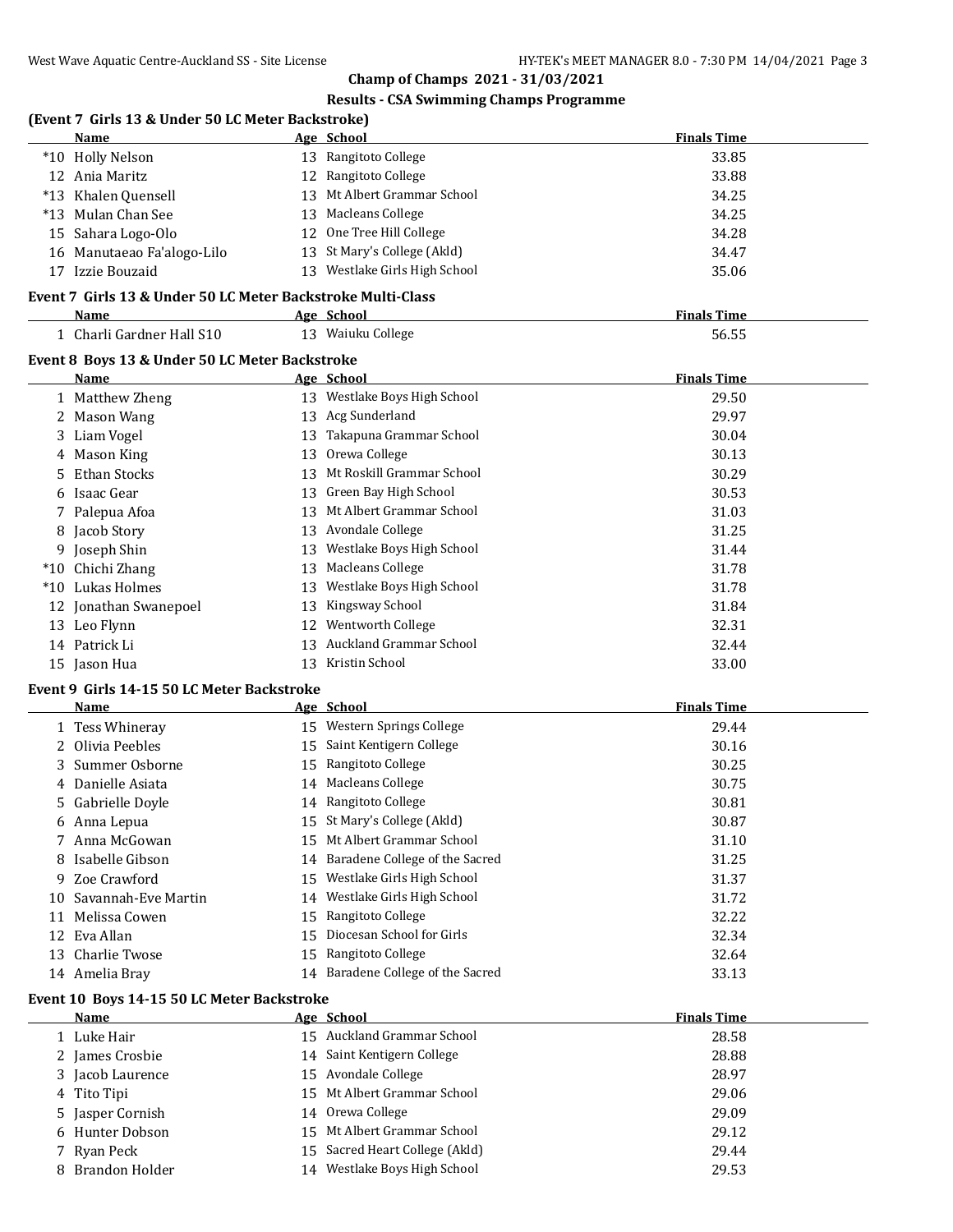# **Results - CSA Swimming Champs Programme**

# **(Event 10 Boys 14-15 50 LC Meter Backstroke)**

| <b>Name</b>          | Age School                 | <b>Finals Time</b> |
|----------------------|----------------------------|--------------------|
| 9 Thomas Hunter      | 14 Auckland Grammar School | 29.65              |
| 10 Harrison Klouwens | 14 Auckland Grammar School | 29.90              |
| 11 Sam Kenny         | 15 Western Springs College | 30.34              |
| 12 Hugo Batchelor    | 15 King's College          | 30.37              |
| 13 Jackson Kennard   | 15 Auckland Grammar School | 30.94              |

# **Event 11 Girls 16-18 50 LC Meter Backstroke**

|    | Name                      |    | Age School                    | <b>Finals Time</b> |
|----|---------------------------|----|-------------------------------|--------------------|
|    | 1 Jesse Welsh             |    | 16 Diocesan School for Girls  | 30.81              |
|    | 2 Rae Kwan                | 17 | Epsom Girls Grammar School    | 31.38              |
|    | 3 Mackenzie Brears        | 17 | Epsom Girls Grammar School    | 31.50              |
|    | 4 Sophie Shorter-Robinson | 17 | Diocesan School for Girls     | 32.07              |
|    | 5 Isla Marsh              |    | 16 Mt Albert Grammar School   | 32.25              |
|    | 6 Edie Ancell             |    | 16 Mt Albert Grammar School   | 32.34              |
|    | 7 Isabella Campion        |    | 16 Saint Kentigern College    | 32.50              |
|    | 8 Mika Hurbuns            |    | 16 Rangitoto College          | 33.22              |
|    | 9 Kaiya Brown             |    | 16 Marist College             | 33.56              |
| 10 | Lara Grozev               |    | 16 Mt Albert Grammar School   | 33.66              |
| 11 | Aimee Crosbie             |    | 16 Diocesan School for Girls  | 33.78              |
|    | 12 Isabella Halili        |    | 16 Westlake Girls High School | 33.91              |
|    | 13 Skyla MacDonald        |    | 16 Macleans College           | 34.97              |

#### **Event 12 Boys 16-18 50 LC Meter Backstroke**

|    | Name               |    | Age School                     | <b>Finals Time</b> |
|----|--------------------|----|--------------------------------|--------------------|
|    | 1 Cameron Gray     | 17 | Westlake Boys High School      | 26.28              |
|    | 2 Cooper Morely    | 17 | Rangitoto College              | 27.40              |
|    | 3 Thomas Murray    |    | 16 Mt Albert Grammar School    | 28.22              |
|    | *4 Ouin Walden     |    | 16 Mt Albert Grammar School    | 28.31              |
|    | *4 Gustav Campher  |    | 16 Rangitoto College           | 28.31              |
|    | 6 Jourdan Klink    | 17 | Auckland Grammar School        | 29.66              |
|    | 7 Dieter Buissinne | 17 | Rangitoto College              | 29.72              |
|    | 8 Tony Tua-Tagaloa |    | 16 Mt Albert Grammar School    | 30.04              |
| 9  | Bowen Crawford     |    | 16 Mt Albert Grammar School    | 30.13              |
|    | 10 Sam Don         | 17 | King's College                 | 30.31              |
| 11 | Michael Han        |    | 16 Pakuranga College           | 30.50              |
|    | 12 William Waters  |    | 16 Sacred Heart College (Akld) | 31.37              |

# **Event 13 Girls 13 & Under 50 LC Meter Breaststroke**

|    | Name                       |     | Age School                    | <b>Finals Time</b> |
|----|----------------------------|-----|-------------------------------|--------------------|
|    | 1 Mulan Chan See           |     | 13 Macleans College           | 34.28              |
|    | 2 Jasmine Lyles            | 13. | Pinehurst School              | 36.03              |
|    | 3 Freya Hingston           |     | 13 Macleans College           | 36.09              |
|    | 4 Eileena Bao              | 13  | Rangitoto College             | 37.06              |
|    | 5 Amorita Nehoa            |     | 13 Epsom Girls Grammar School | 37.68              |
| 6. | Micheala Fuatimau          | 13  | St Mary's College (Akld)      | 38.47              |
|    | 7 Grace Jeromson           | 12  | Diocesan School for Girls     | 38.50              |
| *8 | Olivia Bates               | 12  | Epsom Girls Grammar School    | 38.72              |
| *8 | Kaira Wohlfarth            | 12  | Westlake Girls High School    | 38.72              |
|    | 10 Lily-Anne Humphreys     |     | 13 Carmel College             | 38.78              |
| 11 | Olivia Taylor              | 12  | Rangitoto College             | 38.90              |
| 12 | Bianca Raxworthy           |     | 13 Acg Sunderland             | 39.37              |
| 13 | Isabella Rowe              | 13  | Westlake Girls High School    | 39.44              |
| 14 | Siina Cooke                | 12. | Whangaparaoa College          | 39.69              |
| 15 | Ania Maritz                | 12  | Rangitoto College             | 41.66              |
|    | 16 Manutaeao Fa'alogo-Lilo |     | 13 St Mary's College (Akld)   | 42.03              |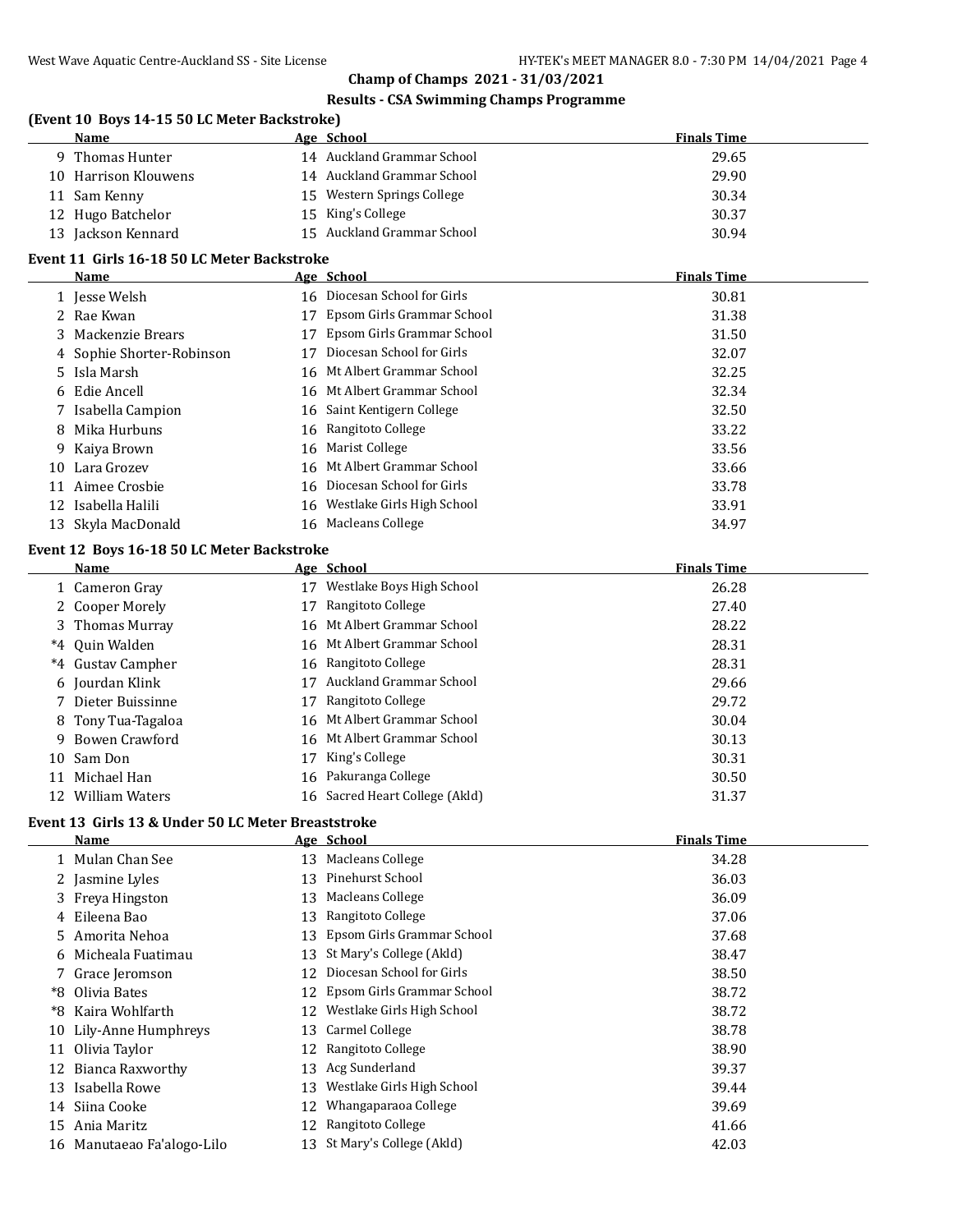# **Results - CSA Swimming Champs Programme**

| Event 13 Girls 13 & Under 50 LC Meter Breaststroke Multi-Class |  |
|----------------------------------------------------------------|--|
|----------------------------------------------------------------|--|

|    | Name                                                         |    | Age School                        | <b>Finals Time</b> |
|----|--------------------------------------------------------------|----|-----------------------------------|--------------------|
|    | 1 Charli Gardner Hall SB9                                    |    | 13 Waiuku College                 | 1:11.47            |
|    | Event 14 Boys 13 & Under 50 LC Meter Breaststroke            |    |                                   |                    |
|    | Name                                                         |    | Age School                        | <b>Finals Time</b> |
|    | 1 Jacob Story                                                |    | 13 Avondale College               | 32.87              |
|    | 2 Joseph Shin                                                |    | 13 Westlake Boys High School      | 33.25              |
|    | 3 Mason King                                                 |    | 13 Orewa College                  | 34.06              |
|    | 4 Mahuta Gemmell                                             |    | 13 Te Kura Maori o Nga Tapuwae    | 34.13              |
|    | 5 Matthew Zheng                                              |    | 13 Westlake Boys High School      | 34.56              |
|    | 6 Jihu Lee                                                   |    | 13 Rangitoto College              | 34.65              |
|    | 7 Hyunjoon Lee                                               |    | 12 Rangitoto College              | 35.12              |
|    | 8 Josh O'Sullivan                                            |    | 13 Rosmini College                | 35.13              |
|    | 9 Abe Alblas                                                 |    | 13 Auckland Grammar School        | 35.66              |
| 10 | <b>Elliot McKimmey</b>                                       |    | 13 Wentworth College              | 35.96              |
| 11 | Lukas Holmes                                                 | 13 | Westlake Boys High School         | 36.19              |
|    | 12 Jonathan Swanepoel                                        | 13 | Kingsway School                   | 36.34              |
|    | 13 Mason Wang                                                | 13 | Acg Sunderland                    | 36.71              |
|    | 14 Sheng-Ning Li                                             |    | 13 Acg Parnell College            | 37.09              |
|    | 15 Denver Yue                                                |    | 13 Westlake Boys High School      | 37.10              |
|    |                                                              |    |                                   |                    |
|    | Event 15 Girls 14-15 50 LC Meter Breaststroke<br><b>Name</b> |    | Age School                        | <b>Finals Time</b> |
|    | 1 Lanihei Connolly                                           |    | 15 Baradene College of the Sacred | 34.19              |
|    | 2 Melissa Cowen                                              |    | 15 Rangitoto College              | 34.29              |
|    | 3 Alexandra Campion                                          |    | 14 Saint Kentigern College        | 35.63              |
| 4  | Erika Paterson                                               | 15 | St Cuthbert's College             | 35.88              |
| 5  | <b>Charlotte Steele</b>                                      |    | 14 Macleans College               | 36.12              |
| 6  | Caitlin Cooke                                                |    | 14 Rangitoto College              | 36.59              |
| 7  | Tyler Chapman                                                | 15 | Pukekohe High School              | 37.47              |
| 8  | Olivia Peebles                                               | 15 | Saint Kentigern College           | 37.57              |
|    | 9 Danielle Asiata                                            | 14 | <b>Macleans College</b>           | 37.72              |
| 10 | Lucy Gleeson                                                 | 14 | Baradene College of the Sacred    | 37.75              |
| 11 | Noor Lovatt                                                  | 15 | Diocesan School for Girls         | 39.34              |
|    | 12 Charlie Twose                                             |    | 15 Rangitoto College              | 39.53              |
|    |                                                              |    |                                   |                    |
|    | Event 16 Boys 14-15 50 LC Meter Breaststroke<br>Name         |    | Age School                        | <b>Finals Time</b> |
|    | 1 Benson Li                                                  |    | 14 Westlake Boys High School      | 31.40              |
|    | 2 Leo Arrowsmith                                             |    | 14 King's College                 | 31.41              |
| 3  | Daniel Zheng                                                 |    | Westlake Boys High School         | 31.44              |
| 4  | Jackson Kennard                                              | 15 | Auckland Grammar School           | 31.47              |
| 5  | <b>Quintin Wong</b>                                          | 15 | Sancta Maria College              | 32.16              |
|    | 6 Kevin Zhang                                                |    | 14 Lynfield College               | 32.44              |
| 7  | Cooper Clague                                                |    | 14 Westlake Boys High School      | 32.66              |
| 8  | Sam Kenny                                                    | 15 | Western Springs College           | 33.47              |
| 9. | Jasper Cornish                                               |    | 14 Orewa College                  | 33.62              |
|    | 10 James Crosbie                                             |    | 14 Saint Kentigern College        | 33.69              |
|    | 11 Bronson Chungson                                          | 15 | Sacred Heart College (Akld)       | 33.75              |
| 12 | Kyle Chen                                                    | 15 | <b>Macleans College</b>           | 33.93              |
|    | 13 Liam Marks                                                | 15 | Saint Kentigern College           | 34.31              |
|    | 14 Oliver Sargison                                           |    | 15 Auckland Grammar School        | 36.28              |
|    | Event 17 Girls 16-18 50 LC Meter Breaststroke                |    |                                   |                    |
|    | Name                                                         |    | Age School                        | <b>Finals Time</b> |
|    | 1 Mackenzie Brears                                           |    | 17 Epsom Girls Grammar School     | 33.31              |
|    | 2 Lucy McKinnon                                              |    | 17 Diocesan School for Girls      | 33.81              |
|    |                                                              |    |                                   |                    |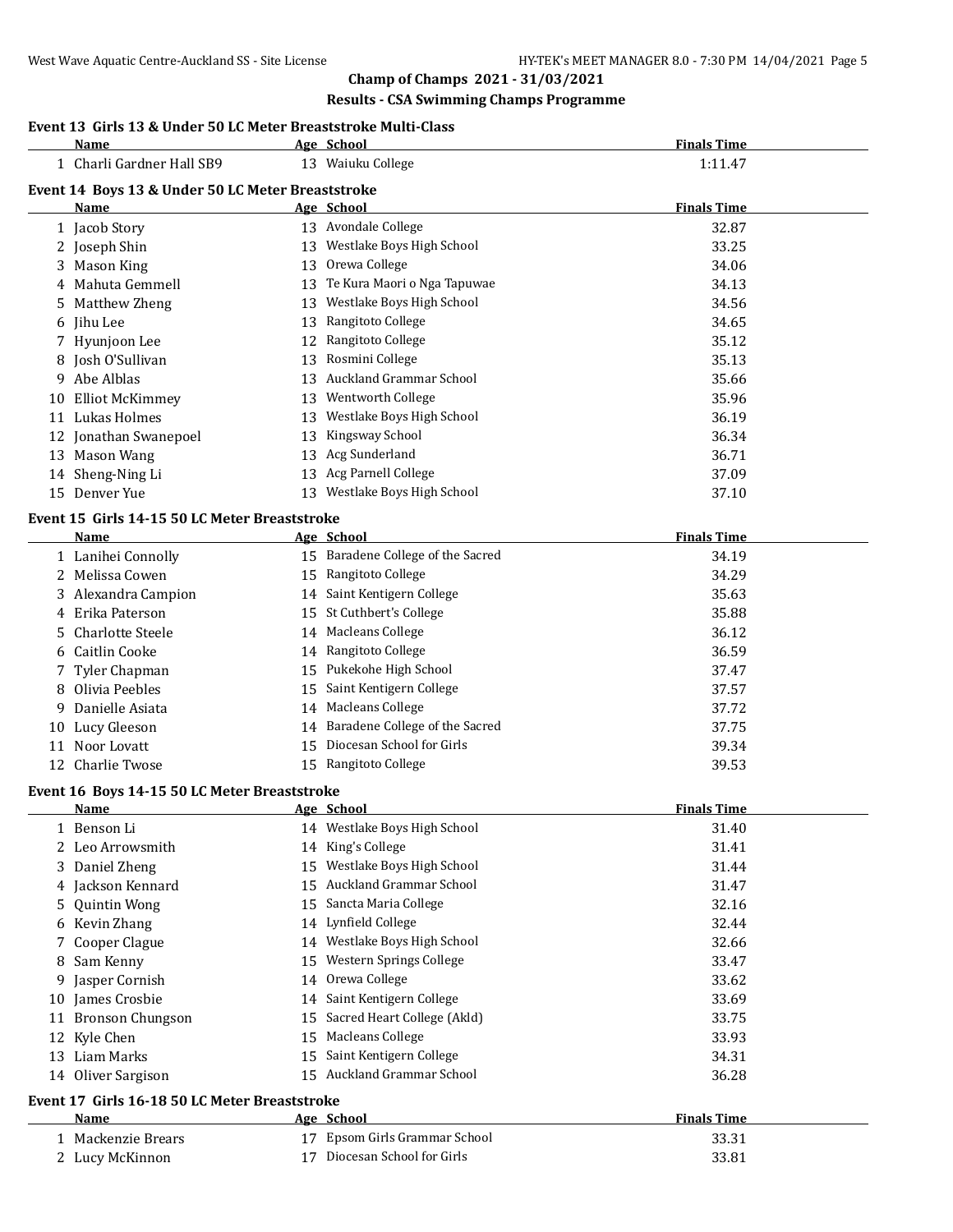# **Results - CSA Swimming Champs Programme**

# **(Event 17 Girls 16-18 50 LC Meter Breaststroke)**

|     | Name                                                        |     | Age School                        | <b>Finals Time</b> |
|-----|-------------------------------------------------------------|-----|-----------------------------------|--------------------|
|     | 3 Trelise Dance                                             |     | 16 Baradene College of the Sacred | 34.03              |
|     | Natalie Hull                                                | 17  | Diocesan School for Girls         | 36.47              |
| 5   | Olivia Gibson                                               | 16. | Baradene College of the Sacred    | 36.50              |
|     | Aimee Crosbie                                               | 16  | Diocesan School for Girls         | 37.22              |
|     | Grace Baik                                                  | 16  | Epsom Girls Grammar School        | 37.28              |
|     | Isabella Campion                                            | 16  | Saint Kentigern College           | 37.81              |
| 9.  | Jesse Welsh                                                 | 16. | Diocesan School for Girls         | 38.61              |
| 10- | Lara Grozev                                                 |     | 16 Mt Albert Grammar School       | 39.50              |
|     | 11 Edie Ancell                                              |     | 16 Mt Albert Grammar School       | 39.66              |
|     | --- India Doo                                               |     | 17 King's College                 | DQ                 |
|     |                                                             |     |                                   |                    |
|     | Event 18 Boys 16-18 50 LC Meter Breaststroke                |     |                                   |                    |
|     | Name                                                        |     | Age School                        | <b>Finals Time</b> |
|     | 1 Bowen Crawford                                            |     | 16 Mt Albert Grammar School       | 32.07              |
|     | 2 Mack Hong                                                 |     | 17 Westlake Boys High School      | 32.69              |
| 3   | Thomas Murray                                               |     | 16 Mt Albert Grammar School       | 32.88              |
| 4   | Gordon Mei                                                  |     | 16 Macleans College               | 32.91              |
| 5   | Dieter Buissinne                                            |     | 17 Rangitoto College              | 33.19              |
| 6   | Michael Han                                                 |     | 16 Pakuranga College              | 33.28              |
|     | 7 Justin Hemara                                             |     | 17 Mt Albert Grammar School       | 33.37              |
|     | 8 Josh Drake                                                |     | 16 Auckland Grammar School        | 33.63              |
|     | 9 Gustav Campher                                            |     | 16 Rangitoto College              | 35.19              |
| 10  | Eric Zheng                                                  |     | 16 Auckland Grammar School        | 39.66              |
|     | --- Eric Li                                                 |     | 16 Auckland Grammar School        | DQ                 |
|     | Event 19 Girls 13 & Under 50 LC Meter Freestyle             |     |                                   |                    |
|     | Name                                                        |     | Age School                        | <b>Finals Time</b> |
|     | 1 Sophie Barry                                              |     | 13 Glendowie College              | 28.65              |
|     | 2 Ania Maritz                                               |     | 12 Rangitoto College              | 28.66              |
|     | Mulan Chan See                                              |     | 13 Macleans College               | 28.72              |
|     | 4 Manutaeao Fa'alogo-Lilo                                   |     | 13 St Mary's College (Akld)       | 28.78              |
| 5.  | Kaira Wohlfarth                                             |     | 12 Westlake Girls High School     | 29.28              |
| *6  | Lily-Anne Humphreys                                         | 13  | <b>Carmel College</b>             | 29.34              |
|     | *6 Freya Hingston                                           |     | 13 Macleans College               | 29.34              |
| 8   | Paikea Cecil                                                |     | 13 Tamaki College                 | 29.50              |
| *9  | Sasha Van-Wijk                                              |     | 13 Westlake Girls High School     | 29.53              |
| *9  | Zoe Pederson                                                |     | 13 Whangaparaoa College           | 29.53              |
|     | 11 Abigail Wlliams                                          |     | 13 Lynfield College               | 29.65              |
|     | *12 Havana Ulugia                                           |     | 12 Avondale College               | 29.66              |
|     | *12 Jasmine Lyles                                           |     | 13 Pinehurst School               | 29.66              |
|     | 14 Mia Laban                                                |     | 13 Pakuranga College              | 29.84              |
|     | 15 Izzie Bouzaid                                            |     | 13 Westlake Girls High School     | 30.00              |
|     | 16 Carolann Faeamani                                        | 13  | St Dominic's Catholic College     | 30.07              |
|     |                                                             |     |                                   |                    |
|     | Event 19 Girls 13 & Under 50 LC Meter Freestyle Multi-Class |     |                                   |                    |
|     | Name                                                        |     | Age School                        | <b>Finals Time</b> |
|     | 1 Charli Gardner Hall S10                                   |     | 13 Waiuku College                 | 47.97              |
|     | Event 20 Boys 13 & Under 50 LC Meter Freestyle              |     |                                   |                    |
|     | Name                                                        |     | Age School                        | <b>Finals Time</b> |
|     | 1 Matthew Zheng                                             |     | 13 Westlake Boys High School      | 25.97              |
|     | 2 Isaac Gear                                                |     | 13 Green Bay High School          | 26.10              |
|     | 3 Mason Wang                                                |     | 13 Acg Sunderland                 | 26.25              |
|     | 4 Lukas Holmes                                              |     | 13 Westlake Boys High School      | 26.29              |
| 5.  | Palepua Afoa                                                |     | 13 Mt Albert Grammar School       | 26.65              |
| 6   | Kaden Cossill                                               |     | 13 Auckland Grammar School        | 27.50              |
|     | 7 Jihu Lee                                                  |     | 13 Rangitoto College              | 27.66              |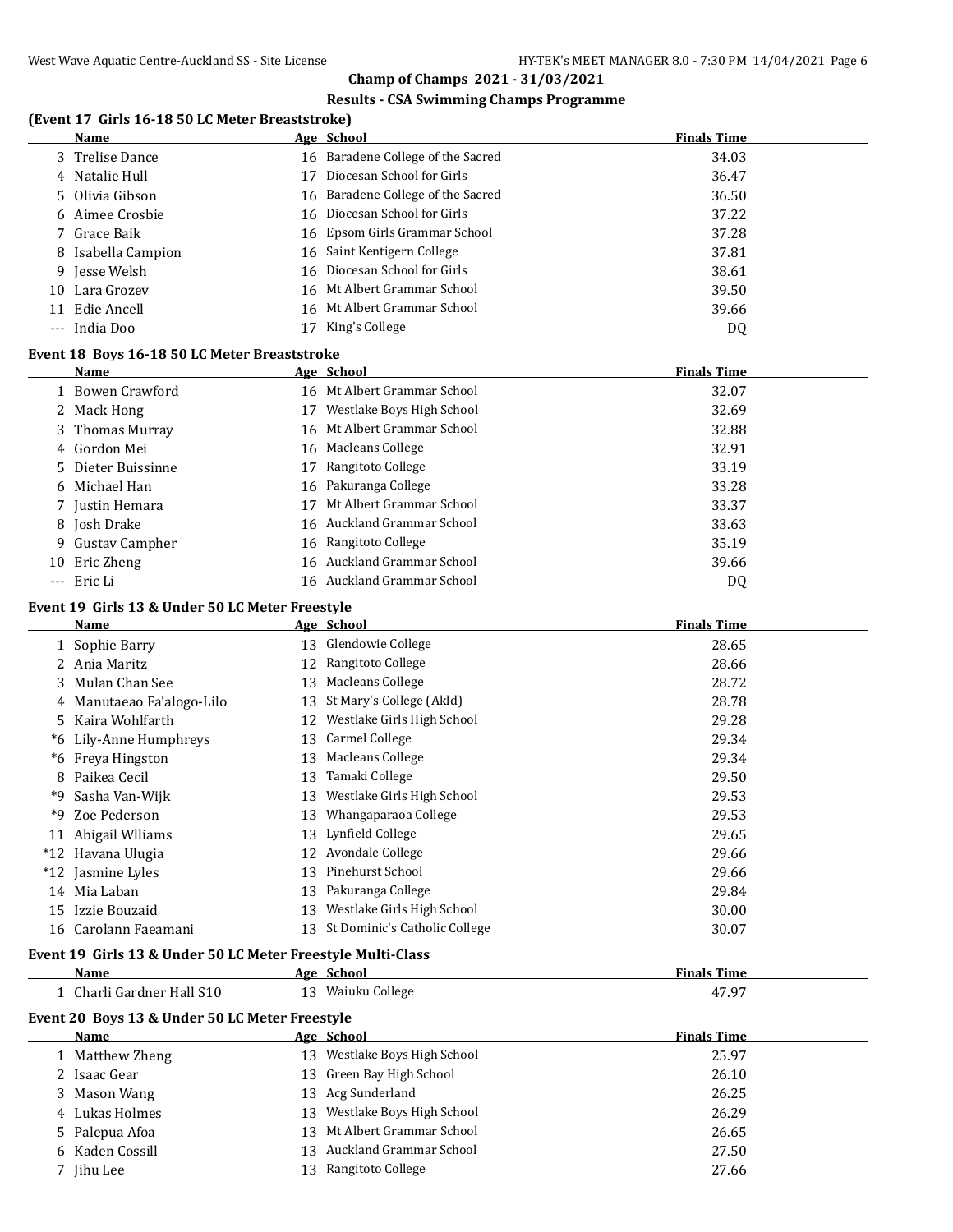# **Results - CSA Swimming Champs Programme**

# **(Event 20 Boys 13 & Under 50 LC Meter Freestyle)**

|    | Name               |        | Age School                   | <b>Finals Time</b> |
|----|--------------------|--------|------------------------------|--------------------|
|    | 8 Mason Stewart    |        | 13 Rosmini College           | 27.97              |
|    | 9 Jacob Story      |        | 13 Avondale College          | 28.00              |
| 10 | Liam Vogel         | $13 -$ | Takapuna Grammar School      | 28.20              |
|    | 11 Vincent Prajogo |        | 13 Westlake Boys High School | 28.28              |
|    | *12 Joseph Zhang   |        | 13 Macleans College          | 28.38              |
|    | *12 Charlie Li     |        | 13 Acg Parnell College       | 28.38              |
|    | 14 Elliot McKimmey | 13.    | Wentworth College            | 28.64              |
|    | --- Patrick Li     |        | Auckland Grammar School      | DQ                 |

# **Event 21 Girls 14-15 50 LC Meter Freestyle**

|    | Name               |    | Age School                        | <b>Finals Time</b> |
|----|--------------------|----|-----------------------------------|--------------------|
|    | 1 Summer Osborne   |    | 15 Rangitoto College              | 27.19              |
|    | 2 Gabrielle Doyle  |    | 14 Rangitoto College              | 27.69              |
|    | 3 Olivia Peebles   | 15 | Saint Kentigern College           | 27.84              |
|    | 4 Lanihei Connolly | 15 | Baradene College of the Sacred    | 28.03              |
|    | 5 Olivia Tukia     |    | 14 Green Bay High School          | 28.29              |
|    | 6 Tess Whineray    |    | 15 Western Springs College        | 28.47              |
|    | 7 Danielle Asiata  | 14 | Macleans College                  | 28.50              |
|    | 8 Eva Allan        | 15 | Diocesan School for Girls         | 28.62              |
|    | 9 Zoe Crawford     | 15 | Westlake Girls High School        | 28.75              |
| 10 | Amelia Bray        |    | 14 Baradene College of the Sacred | 28.81              |
| 11 | Alexandra Campion  |    | 14 Saint Kentigern College        | 28.84              |
| 12 | Melissa Cowen      | 15 | Rangitoto College                 | 28.85              |
| 13 | Olivia Sweetman    | 15 | Saint Kentigern College           | 29.09              |
|    | 14 Julia Kim       |    | 14 Westlake Girls High School     | 29.97              |

# **Event 22 Boys 14-15 50 LC Meter Freestyle**

|    | Name                | Age School                     | <b>Finals Time</b> |
|----|---------------------|--------------------------------|--------------------|
|    | 1 Luke O'Connor     | 14 Acg Strathallan College     | 25.00              |
|    | 2 Daniel Zheng      | 15 Westlake Boys High School   | 25.09              |
|    | 3 Kevin Zhang       | 14 Lynfield College            | 25.22              |
|    | 4 Harrison Klouwens | 14 Auckland Grammar School     | 25.57              |
|    | 5 Quintin Wong      | 15 Sancta Maria College        | 25.59              |
|    | 6 Daniel Cieplinski | 15 Macleans College            | 25.62              |
|    | 7 Nathanial Hunt    | 15 Sacred Heart College (Akld) | 25.68              |
|    | 8 James Crosbie     | 14 Saint Kentigern College     | 25.93              |
|    | 9 Leo Arrowsmith    | 14 King's College              | 26.00              |
| 10 | Bronson Chungson    | 15 Sacred Heart College (Akld) | 26.24              |
| 11 | Zahn Cooney         | 15 King's College              | 26.37              |
|    | 12 Hunter Dobson    | 15 Mt Albert Grammar School    | 26.56              |
|    | 13 Jacob Laurence   | 15 Avondale College            | 26.62              |
|    | 14 Hugo Batchelor   | 15 King's College              | 27.12              |

# **Event 23 Girls 16-18 50 LC Meter Freestyle**

|     | <b>Name</b>         |    | Age School                    | <b>Finals Time</b> |
|-----|---------------------|----|-------------------------------|--------------------|
|     | 1 Aimee Crosbie     |    | 16 Diocesan School for Girls  | 26.88              |
|     | 2 Rae Kwan          |    | 17 Epsom Girls Grammar School | 27.47              |
|     | 3 Jesse Welsh       |    | 16 Diocesan School for Girls  | 28.38              |
|     | 4 Mackenzie Brears  | 17 | Epsom Girls Grammar School    | 28.85              |
|     | *5 Edie Ancell      |    | 16 Mt Albert Grammar School   | 28.91              |
|     | *5 Isabella Campion |    | 16 Saint Kentigern College    | 28.91              |
|     | 7 Natalie Hull      |    | Diocesan School for Girls     | 29.10              |
|     | 8 India Doo         | 17 | King's College                | 29.16              |
|     | 9 Zara Wilson       |    | 16 Westlake Girls High School | 29.32              |
| 10. | Grace Baik          |    | 16 Epsom Girls Grammar School | 29.34              |
|     | 11 Kaiya Brown      |    | 16 Marist College             | 29.35              |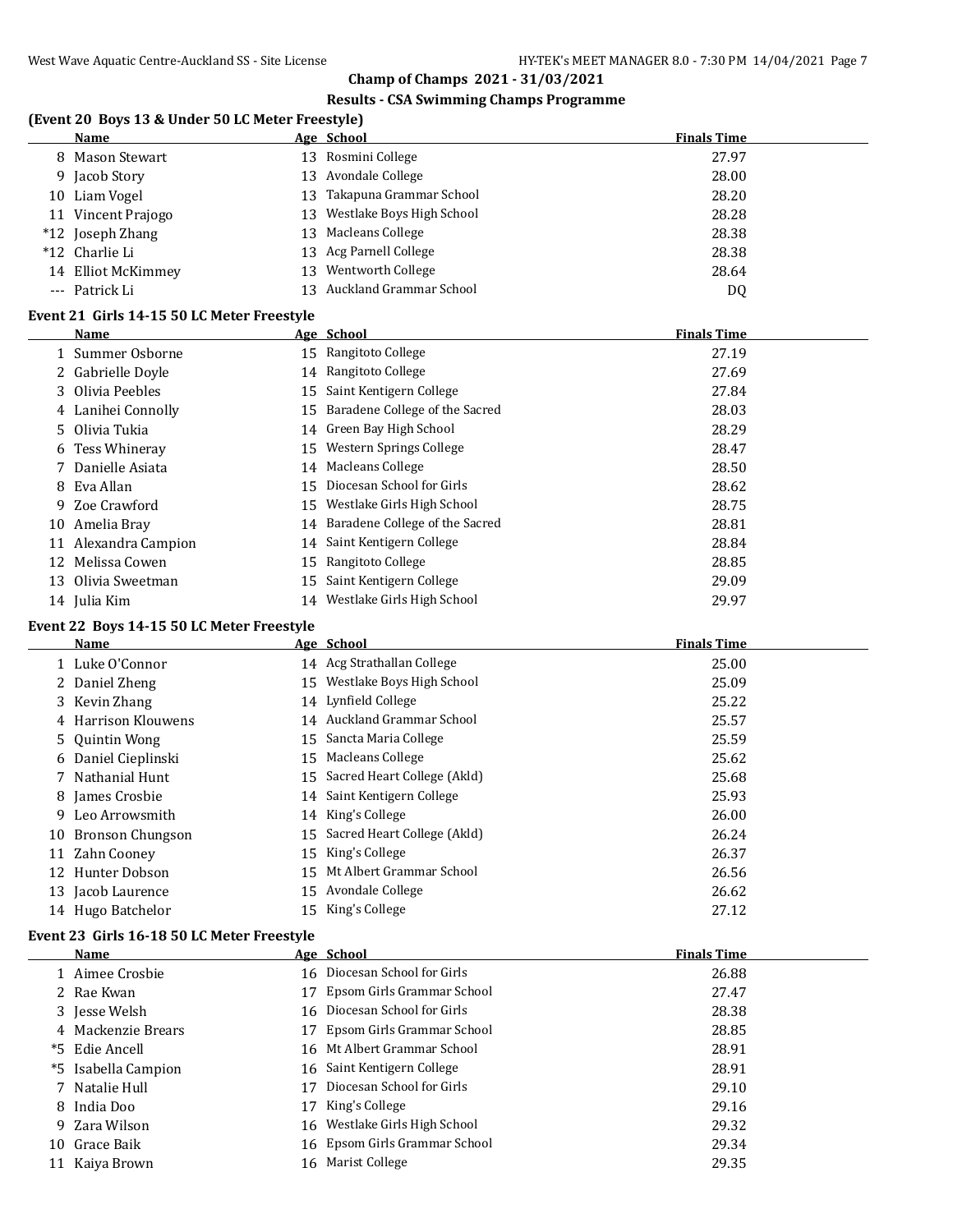# **Results - CSA Swimming Champs Programme**

#### **(Event 23 Girls 16-18 50 LC Meter Freestyle)**

|    | (Event 23 Girls 16-18 50 LC Meter Freestyle)<br>Name |    | Age School                     |                                 | <b>Finals Time</b>        |
|----|------------------------------------------------------|----|--------------------------------|---------------------------------|---------------------------|
|    | 12 Skyla MacDonald                                   |    | 16 Macleans College            |                                 | 29.44                     |
|    | 13 Isla Marsh                                        |    | 16 Mt Albert Grammar School    |                                 | 29.69                     |
|    | 14 Arabella White                                    |    | 17 Diocesan School for Girls   |                                 | 30.00                     |
|    | Event 24 Boys 16-18 50 LC Meter Freestyle            |    |                                |                                 |                           |
|    | Name                                                 |    | Age School                     |                                 | <b>Finals Time</b>        |
|    | 1 Cameron Gray                                       |    | 17 Westlake Boys High School   |                                 | 24.50                     |
|    | 2 Andrei Soldatovic                                  |    | 16 Westlake Boys High School   |                                 | 25.47                     |
|    | 3 Lucas Hannah                                       |    | 17 Sacred Heart College (Akld) |                                 | 25.59                     |
|    | 4 Michael Han                                        |    | 16 Pakuranga College           |                                 | 25.87                     |
|    | 5 Jourdan Klink                                      |    | 17 Auckland Grammar School     |                                 | 25.97                     |
| 6  | <b>Thomas Murray</b>                                 |    | 16 Mt Albert Grammar School    |                                 | 26.12                     |
|    | 7 James Bell                                         |    | 16 Sacred Heart College (Akld) |                                 | 26.22                     |
|    | 8 Dieter Buissinne                                   | 17 | Rangitoto College              |                                 | 26.28                     |
| 9. | Gordon Mei                                           | 16 | <b>Macleans College</b>        |                                 | 26.38                     |
|    |                                                      |    | 17 Auckland Grammar School     |                                 |                           |
|    | 10 Jack George                                       |    |                                |                                 | 26.53                     |
|    | 11 George Wenman                                     | 16 | Orewa College                  |                                 | 26.62                     |
|    | --- Lewis Pangalila                                  |    | 16 Wentworth College           |                                 | DQ                        |
|    | Event 25 Girls Open 200 LC Meter Relay Fly           |    |                                |                                 |                           |
|    | Team                                                 |    | <b>Relay</b>                   |                                 | <b>Finals Time</b>        |
|    | 1 Diocesan School for Girls                          |    | A                              |                                 | 2:01.00                   |
|    | 1) Lucy McKinnon 17                                  |    | 2) Jesse Welsh 16              | 3) Sophie Shorter - Robinson 17 | 4) Aimee Crosbie 16       |
|    | 2 Saint Kentigern College                            |    | A                              |                                 | 2:01.20                   |
|    | 1) Isabella Campion 16                               |    | 2) Olivia Sweetman 15          | 3) Alexandra Campion 14         | 4) Liv Peebles 15         |
|    | 3 Baradene College of the Sacred                     |    | A                              |                                 | 2:05.28                   |
|    | 1) Amelia Bray 14                                    |    | 2) Emma Wallace 15             | 3) Olivia Gibson 16             | 4) Lanihei Connolly 15    |
|    | 4 Westlake Girls High School                         |    | A                              |                                 | 2:06.57                   |
|    | 1) Zara Wilson 16                                    |    | 2) Isla Brain 16               | 3) Cassidy Coldicott 17         | 4) Savannah-Eve Martin 14 |
|    | 5 Mt Albert Grammar School                           |    | A                              |                                 | 2:07.44                   |
|    | 1) Edie Ancell 16                                    |    | 2) Lara Grozev 16              | 3) Bella Houghton 15            | 4) Isla Marsh 16          |
|    | 6 St Mary's College (Akld)                           |    | A                              |                                 | 2:09.72                   |
|    | 1) Manutaeao Fa'alogo-Lilo 13                        |    | 2) Elisa Joint-Rotondo 14      | 3) Mia Elsmore 15               | 4) Anna Lepua 15          |
|    | 7 St Cuthbert's College                              |    | A                              |                                 | 2:19.50                   |
|    | 1) Erika Paterson 15                                 |    | 2) Scarlette Greig-Mckay 13    | 3) Daniella Van Delden 12       | 4) Sofia Kelliher 15      |
|    | Event 26 Boys Open 200 LC Meter Relay Fly            |    |                                |                                 |                           |
|    | <b>Team Example 2014</b>                             |    | <b>Relay</b>                   |                                 | <b>Finals Time</b>        |
|    | 1 Westlake Boys High School                          |    | A                              |                                 | 1:51.47                   |
|    | 1) Daniel Zheng 15                                   |    | 2) Andrei Soldatovic 16        | 3) Mack Hong 17                 | 4) Brandon Holder 14      |
|    | 2 Auckland Grammar School                            |    | A                              |                                 | 1:54.93                   |
|    | 1) Harrison Klouwens 14                              |    | 2) Jackson Kennard 15          | 3) Oliver Sargison 15           | 4) Josh Drake 16          |
|    | 3 Mt Albert Grammar School                           |    | A                              |                                 | 1:57.31                   |
|    | 1) Thomas Murray 16                                  |    | 2) Quin Walden 16              | 3) Fletcher Petrie 12           | 4) Carwin Li 16           |
|    | 4 Mt Roskill Grammar School                          |    | A                              |                                 | 2:07.28                   |
|    | 1) Daniel Kregting 13                                |    | 2) Andre Chan 14               | 3) Ethan Stocks 13              | 4) Saniru Hewa 15         |
|    | Event 27 Girls Open 200 LC Meter Relay Back          |    |                                |                                 |                           |
|    | Team                                                 |    | <u>Relay</u>                   |                                 | <b>Finals Time</b>        |
|    | Coint Vantigann Callage                              |    |                                |                                 | 2.07C2                    |

| теаш                             | neidy                  |                         | гицанэ гипе               |
|----------------------------------|------------------------|-------------------------|---------------------------|
| 1 Saint Kentigern College        | A                      |                         | 2:07.63                   |
| 1) Amelia Duff 12                | 2) Isabella Campion 16 | 3) Alexandra Campion 14 | 4) Liv Peebles 15         |
| 2 Westlake Girls High School     | A                      |                         | 2:10.22                   |
| 1) Zoe Crawford 15               | 2) Doyoun Kim 14       | 3) Isabella Halili 16   | 4) Savannah-Eve Martin 14 |
| 3 Mt Albert Grammar School       | A                      |                         | 2:10.75                   |
| 1) Edie Ancell 16                | 2) Anna McGowan 15     | 3) Lara Grozev 16       | 4) Bella Houghton 15      |
| 4 Baradene College of the Sacred | A                      |                         | 2:10.78                   |
| 1) Isabelle Gibson 14            | 2) Olivia Gibson 16    | 3) Sofia Bray 12        | 4) Amelia Bray 14         |
|                                  |                        |                         |                           |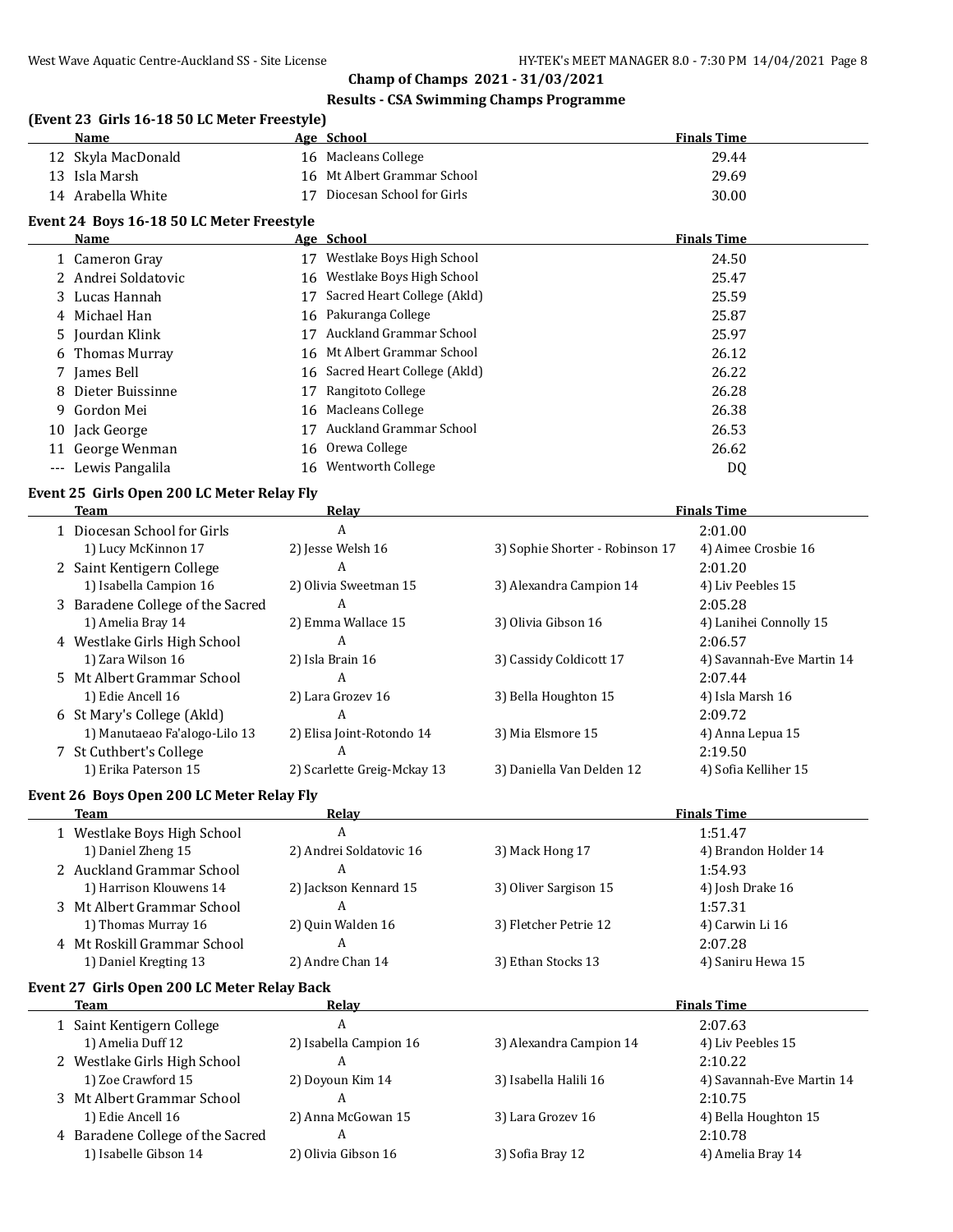## **Results - CSA Swimming Champs Programme**

## **(Event 27 Girls Open 200 LC Meter Relay Back)**

| <b>Team</b>                                         | <b>Relay</b>              |                                 | <b>Finals Time</b>            |
|-----------------------------------------------------|---------------------------|---------------------------------|-------------------------------|
| 5 Diocesan School for Girls                         | A                         |                                 | 2:10.90                       |
| 1) Leila Ibrahim 15                                 | 2) Aimee Crosbie 16       | 3) Sophie Shorter - Robinson 17 | 4) Jesse Welsh 16             |
| 6 St Mary's College (Akld)                          | A                         |                                 | 2:20.44                       |
| 1) Mia Elsmore 15                                   | 2) Pakenham Ariel 15      | 3) Manutaeao Fa'alogo-Lilo 13   | 4) Anna Lepua 15              |
| 7 St Cuthbert's College                             | A                         |                                 | 2:27.99                       |
| 1) Erika Paterson 15                                | 2) Sofia Kelliher 15      | 3) Mia Kelliher 13              | 4) Daniella Van Delden 12     |
| 8 Mahurangi College                                 | A                         |                                 | 2:28.22                       |
| 1) Ruby Taylor 13                                   | 2) Ava Bravenboer 15      | 3) Miriama Iversen 14           | 4) Grace Richards 15          |
|                                                     |                           |                                 |                               |
| Event 28 Boys Open 200 LC Meter Relay Back<br>Team  | <b>Relay</b>              |                                 | <b>Finals Time</b>            |
| 1 Mt Albert Grammar School                          | A                         |                                 | 1:55.57                       |
| 1) Quin Walden 16                                   | 2) Tito Tipi 15           | 3) Bowen Crawford 16            | 4) Thomas Murray 16           |
| 2 Westlake Boys High School                         | A                         |                                 | 1:56.61                       |
| 1) Andrei Soldatovic 16                             | 2) Daniel Zheng 15        | 3) Matthew Zheng 13             | 4) Cameron Gray 17            |
| 3 Auckland Grammar School                           | A                         |                                 | 2:00.94                       |
| 1) Jourdan Klink 17                                 | 2) Jackson Kennard 15     | 3) Luke Hair 15                 | 4) Luke Gibson 14             |
| 4 Sacred Heart College (Akld)                       | A                         |                                 | 2:06.15                       |
| 1) William Waters 16                                | 2) James Bell 16          | 3) Ryan Peck 15                 | 4) Lucas Hannah 17            |
| 5 Saint Kentigern College                           | А                         |                                 | 2:11.62                       |
| 1) Jamie Cantell-Roberts 13                         | 2) Alex Perry 16          | 3) Kale Farquharson 15          | 4) James Crosbie 14           |
| 6 Mahurangi College                                 | A                         |                                 | 2:25.59                       |
| 1) Toby Hewertson 13                                | 2) Aaron Skipper 15       | 3) Joe Kuwano 14                | 4) Murdoch Phillips 12        |
|                                                     |                           |                                 |                               |
| Event 29 Girls 13 & Under 200 LC Meter Relay Breast |                           |                                 |                               |
| Team                                                | <b>Relay</b>              |                                 | <b>Finals Time</b>            |
| 1 Westlake Girls High School                        | $\mathbf{A}$              |                                 | 2:41.00                       |
| 1) Sasha Van Wijk 13                                | 2) Maddy Holmes 13        | 3) Caitlyn Lupeituu 13          | 4) Isabella Rowe 13           |
| 2 Diocesan School for Girls                         | A                         |                                 | 2:45.37                       |
| 1) Lucy Gilleece 13                                 | 2) Molly Sherrard 13      | 3) Aaliyah Dye 13               | 4) Grace Jeromson 12          |
| 3 St Mary's College (Akld)                          | A                         |                                 | 3:02.35                       |
| 1) Pakenham Amber 13                                | 2) Lola Rodger 13         | 3) Madeleine Sisarich 13        | 4) Amelia Croft 12            |
| Event 30 Boys 13 & Under 200 LC Meter Relay Breast  |                           |                                 |                               |
| Team                                                | <b>Relay</b>              |                                 | <b>Finals Time</b>            |
| 1 Acg Parnell College                               | $\boldsymbol{A}$          |                                 | 2:28.09                       |
| 1) Charlie Li 13                                    | 2) Bosco Ding 13          | 3) Oliver Lei 12                | 4) Sheng-Ning Li 13           |
| 2 Auckland Grammar School                           | A                         |                                 | 2:35.69                       |
| 1) Jonathan Ge 13                                   | 2) Patrick Li 13          | 3) Luca Williams 13             | 4) Charlie Russell 13         |
| 3 Westlake Boys High School                         | A                         |                                 | 2:35.91                       |
| 1) Dominic Lock 13                                  | 2) Denver Yue 13          | 3) Brandon Li 13                | 4) Lukas Holmes 13            |
| Event 31 Girls 14-15 200 LC Meter Relay Breast      |                           |                                 |                               |
| Team                                                | Relav                     |                                 | <b>Finals Time</b>            |
| 1 St Cuthbert's College                             | A                         |                                 | 2:31.44                       |
| 1) Kayla Gaskill 14                                 | 2) Caitlyn Gjelstad 15    | 3) Emison Styris 14             | 4) Erika Paterson 15          |
| 2 St Mary's College (Akld)                          | A                         |                                 | 2:35.50                       |
| 1) Anna Lepua 15                                    | 2) Pakenham Ariel 15      |                                 | 4) Manutaeao Fa'alogo-Lilo 13 |
| 3 Glendowie College                                 | A                         |                                 | 2:36.71                       |
| 1) Sophie Barry 13                                  | 2) Maisie Penman 13       | 3) Xanthe Miller 13             | 4) Lou Lou Penman 14          |
| 4 Westlake Girls High School                        | A                         |                                 | 2:39.72                       |
| 1) Doyoun Kim 14                                    | 2) Georgia Brackebush 14  | 3) Helena Thomas 14             | 4) Lena Hamblyn-Ough 15       |
| 5 Avondale College                                  | A                         |                                 | 2:47.41                       |
| 1) Daphne Jones 14                                  | 2) Penelope Vansolkema 13 | 3) Olivia Stairmand 15          | 4) Bethany Faresa 14          |
| 6 Diocesan School for Girls                         | A                         |                                 | 2:48.40                       |
| 1) Arabella Duncan 14                               | 2) Abby Welsh 13          | 3) Vita Yarrell-Stevenson 14    | 4) Holly Bricklebank 13       |
|                                                     |                           |                                 |                               |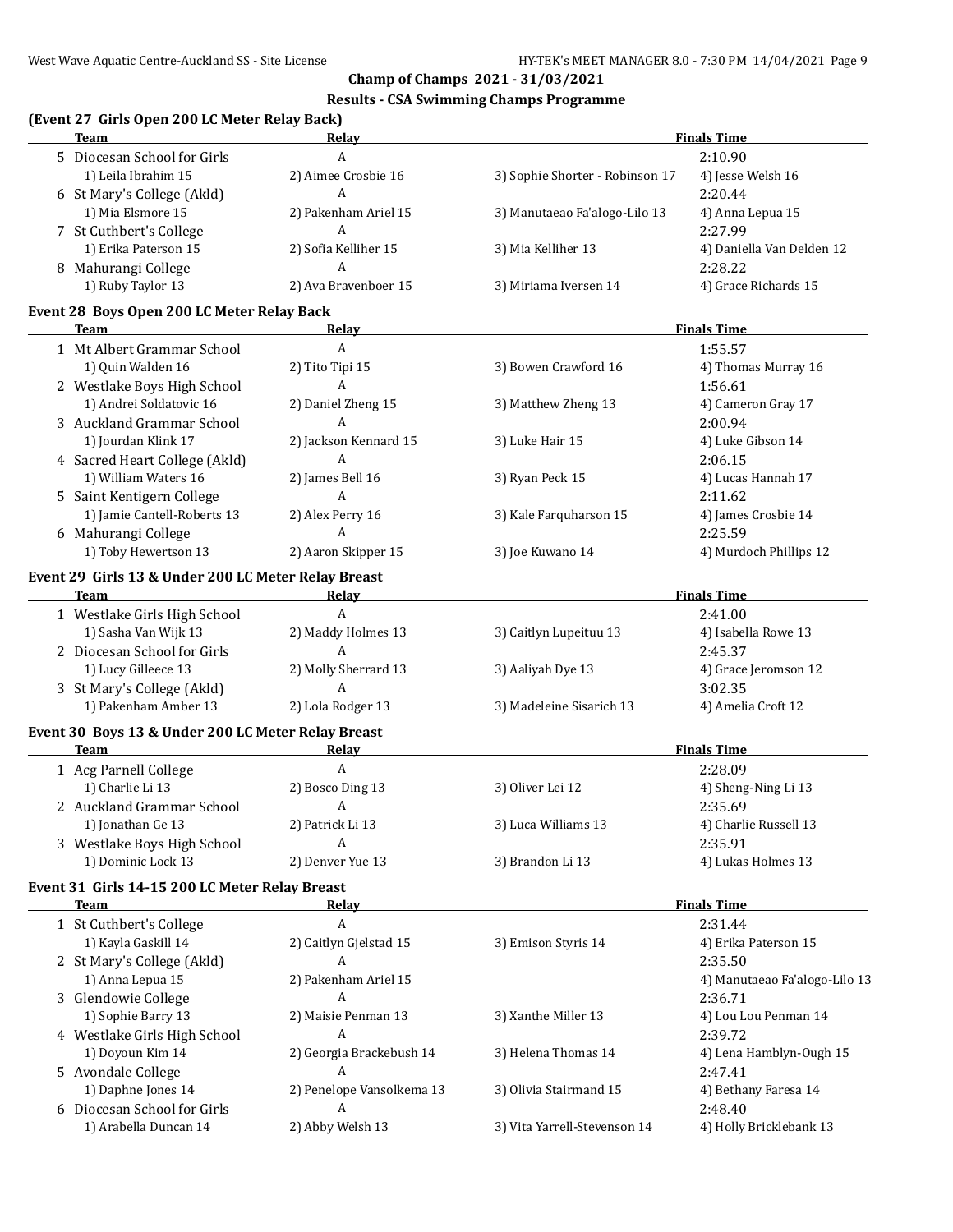## **Results - CSA Swimming Champs Programme**

| Team<br>1 Westlake Boys High School<br>1) Benson Li 14<br>2 Auckland Grammar School<br>1) Harrison Klouwens 14<br>3 Kristin School<br>1) Randal Li 14<br>Event 33 Girls 16-18 200 LC Meter Relay Breast<br>Team<br>1 Baradene College of the Sacred<br>1) Lanihei Connolly 15<br>2 Diocesan School for Girls<br>1) Noor Lovatt 15<br>Event 34 Boys 16-18 200 LC Meter Relay Breast<br><b>Team</b><br>1 Westlake Boys High School<br>1) Daniel Zheng 15<br>2 Auckland Grammar School<br>1) Jack George 17<br>3 Mt Albert Grammar School<br>1) Carwin Li 16 | Relay<br>A<br>2) Cooper Clague 14<br>A<br>2) Luke Gibson 14<br>A<br>2) Tobias Lu 13<br>Relay<br>$\boldsymbol{A}$<br>2) Olivia Gibson 16<br>$\boldsymbol{A}$<br>2) Peta Clark 15<br>Relay<br>$\boldsymbol{A}$<br>2) Benson Li 14<br>A<br>2) Eric Zheng 16 | 3) Lucas Forbes 14<br>3) Shuo Li 14<br>3) Sam Hewlett 14<br>3) Lucy Gleeson 14<br>3) Arabella White 17<br>3) Andrei Soldatovic 16                                                     | <b>Finals Time</b><br>2:16.75<br>4) Arthur Makarov-Paton 14<br>2:16.97<br>4) Jackson Kennard 15<br>2:29.03<br>4) James Zhang 15<br><b>Finals Time</b><br>2:24.32<br>4) Trelise Dance 16<br>2:39.15<br>4) Natalie Hull 17<br><b>Finals Time</b><br>2:12.47 |
|-----------------------------------------------------------------------------------------------------------------------------------------------------------------------------------------------------------------------------------------------------------------------------------------------------------------------------------------------------------------------------------------------------------------------------------------------------------------------------------------------------------------------------------------------------------|----------------------------------------------------------------------------------------------------------------------------------------------------------------------------------------------------------------------------------------------------------|---------------------------------------------------------------------------------------------------------------------------------------------------------------------------------------|-----------------------------------------------------------------------------------------------------------------------------------------------------------------------------------------------------------------------------------------------------------|
|                                                                                                                                                                                                                                                                                                                                                                                                                                                                                                                                                           |                                                                                                                                                                                                                                                          |                                                                                                                                                                                       |                                                                                                                                                                                                                                                           |
|                                                                                                                                                                                                                                                                                                                                                                                                                                                                                                                                                           |                                                                                                                                                                                                                                                          |                                                                                                                                                                                       |                                                                                                                                                                                                                                                           |
|                                                                                                                                                                                                                                                                                                                                                                                                                                                                                                                                                           |                                                                                                                                                                                                                                                          |                                                                                                                                                                                       |                                                                                                                                                                                                                                                           |
|                                                                                                                                                                                                                                                                                                                                                                                                                                                                                                                                                           |                                                                                                                                                                                                                                                          |                                                                                                                                                                                       |                                                                                                                                                                                                                                                           |
|                                                                                                                                                                                                                                                                                                                                                                                                                                                                                                                                                           |                                                                                                                                                                                                                                                          |                                                                                                                                                                                       |                                                                                                                                                                                                                                                           |
|                                                                                                                                                                                                                                                                                                                                                                                                                                                                                                                                                           |                                                                                                                                                                                                                                                          |                                                                                                                                                                                       |                                                                                                                                                                                                                                                           |
|                                                                                                                                                                                                                                                                                                                                                                                                                                                                                                                                                           |                                                                                                                                                                                                                                                          |                                                                                                                                                                                       |                                                                                                                                                                                                                                                           |
|                                                                                                                                                                                                                                                                                                                                                                                                                                                                                                                                                           |                                                                                                                                                                                                                                                          |                                                                                                                                                                                       |                                                                                                                                                                                                                                                           |
|                                                                                                                                                                                                                                                                                                                                                                                                                                                                                                                                                           |                                                                                                                                                                                                                                                          |                                                                                                                                                                                       |                                                                                                                                                                                                                                                           |
|                                                                                                                                                                                                                                                                                                                                                                                                                                                                                                                                                           |                                                                                                                                                                                                                                                          |                                                                                                                                                                                       |                                                                                                                                                                                                                                                           |
|                                                                                                                                                                                                                                                                                                                                                                                                                                                                                                                                                           |                                                                                                                                                                                                                                                          |                                                                                                                                                                                       |                                                                                                                                                                                                                                                           |
|                                                                                                                                                                                                                                                                                                                                                                                                                                                                                                                                                           |                                                                                                                                                                                                                                                          |                                                                                                                                                                                       |                                                                                                                                                                                                                                                           |
|                                                                                                                                                                                                                                                                                                                                                                                                                                                                                                                                                           |                                                                                                                                                                                                                                                          |                                                                                                                                                                                       |                                                                                                                                                                                                                                                           |
|                                                                                                                                                                                                                                                                                                                                                                                                                                                                                                                                                           |                                                                                                                                                                                                                                                          |                                                                                                                                                                                       |                                                                                                                                                                                                                                                           |
|                                                                                                                                                                                                                                                                                                                                                                                                                                                                                                                                                           |                                                                                                                                                                                                                                                          |                                                                                                                                                                                       |                                                                                                                                                                                                                                                           |
|                                                                                                                                                                                                                                                                                                                                                                                                                                                                                                                                                           |                                                                                                                                                                                                                                                          |                                                                                                                                                                                       | 4) Mack Hong 17                                                                                                                                                                                                                                           |
|                                                                                                                                                                                                                                                                                                                                                                                                                                                                                                                                                           |                                                                                                                                                                                                                                                          |                                                                                                                                                                                       | 2:14.91                                                                                                                                                                                                                                                   |
|                                                                                                                                                                                                                                                                                                                                                                                                                                                                                                                                                           |                                                                                                                                                                                                                                                          | 3) Eric Li 16                                                                                                                                                                         | 4) Josh Drake 16                                                                                                                                                                                                                                          |
|                                                                                                                                                                                                                                                                                                                                                                                                                                                                                                                                                           | $\mathbf{A}$                                                                                                                                                                                                                                             |                                                                                                                                                                                       | 2:19.81                                                                                                                                                                                                                                                   |
|                                                                                                                                                                                                                                                                                                                                                                                                                                                                                                                                                           | 2) Justin Hemara 17                                                                                                                                                                                                                                      | 3) Michael Chapman 16                                                                                                                                                                 | 4) Tony Tua-Tagaloa 16                                                                                                                                                                                                                                    |
| Event 35 Girls 13 & Under 200 LC Meter Freestyle Relay                                                                                                                                                                                                                                                                                                                                                                                                                                                                                                    |                                                                                                                                                                                                                                                          |                                                                                                                                                                                       |                                                                                                                                                                                                                                                           |
| Team                                                                                                                                                                                                                                                                                                                                                                                                                                                                                                                                                      | Relay                                                                                                                                                                                                                                                    |                                                                                                                                                                                       | <b>Finals Time</b>                                                                                                                                                                                                                                        |
| 1 Rangitoto College                                                                                                                                                                                                                                                                                                                                                                                                                                                                                                                                       | A                                                                                                                                                                                                                                                        |                                                                                                                                                                                       | 1:57.06                                                                                                                                                                                                                                                   |
| 1) Holly Nelson 13                                                                                                                                                                                                                                                                                                                                                                                                                                                                                                                                        | 2) Olivia Taylor 12                                                                                                                                                                                                                                      | 3) Eileena Bao 13                                                                                                                                                                     | 4) Ania Maritz 12                                                                                                                                                                                                                                         |
| 2 Westlake Girls High School                                                                                                                                                                                                                                                                                                                                                                                                                                                                                                                              | A                                                                                                                                                                                                                                                        |                                                                                                                                                                                       | 1:58.34                                                                                                                                                                                                                                                   |
| 1) Sasha Van Wijk 13                                                                                                                                                                                                                                                                                                                                                                                                                                                                                                                                      | 2) Hayley Middleton 13                                                                                                                                                                                                                                   | 3) Izzie Bouzaid 13                                                                                                                                                                   | 4) Kaira Wohlfarth 12                                                                                                                                                                                                                                     |
| 3 Epsom Girls Grammar School                                                                                                                                                                                                                                                                                                                                                                                                                                                                                                                              | A                                                                                                                                                                                                                                                        |                                                                                                                                                                                       | 2:02.18                                                                                                                                                                                                                                                   |
| 1) Laura Watts 12                                                                                                                                                                                                                                                                                                                                                                                                                                                                                                                                         | 2) Amorita Nehoa 13                                                                                                                                                                                                                                      | 3) Olivia Bates 12                                                                                                                                                                    | 4) Rebecca Pitout 13                                                                                                                                                                                                                                      |
| 4 Baradene College of the Sacred                                                                                                                                                                                                                                                                                                                                                                                                                                                                                                                          | A                                                                                                                                                                                                                                                        |                                                                                                                                                                                       | 2:02.81                                                                                                                                                                                                                                                   |
| 1) Sofia Bray 12                                                                                                                                                                                                                                                                                                                                                                                                                                                                                                                                          | 2) Riaan Bryant 13                                                                                                                                                                                                                                       | 3) Billie Schuller 13                                                                                                                                                                 | 4) Sia Okach 13                                                                                                                                                                                                                                           |
| 5 Saint Kentigern College                                                                                                                                                                                                                                                                                                                                                                                                                                                                                                                                 | A                                                                                                                                                                                                                                                        |                                                                                                                                                                                       | 2:04.19                                                                                                                                                                                                                                                   |
| 1) Scarlett Basset 13                                                                                                                                                                                                                                                                                                                                                                                                                                                                                                                                     | 2) Hayley Taylor 13                                                                                                                                                                                                                                      | 3) Olivia Kay 13                                                                                                                                                                      | 4) Amelia Duff 12                                                                                                                                                                                                                                         |
| 6 Diocesan School for Girls                                                                                                                                                                                                                                                                                                                                                                                                                                                                                                                               | A                                                                                                                                                                                                                                                        |                                                                                                                                                                                       | 2:07.53                                                                                                                                                                                                                                                   |
| 1) Holly Bricklebank 13                                                                                                                                                                                                                                                                                                                                                                                                                                                                                                                                   | 2) Erin Veal 12                                                                                                                                                                                                                                          | 3) Lucy Gilleece 13                                                                                                                                                                   | 4) Madi Clark 13                                                                                                                                                                                                                                          |
| 7 St Cuthbert's College                                                                                                                                                                                                                                                                                                                                                                                                                                                                                                                                   | $\overline{A}$                                                                                                                                                                                                                                           |                                                                                                                                                                                       | 2:08.47                                                                                                                                                                                                                                                   |
| 1) Daniella Van Delden 12                                                                                                                                                                                                                                                                                                                                                                                                                                                                                                                                 | 2) Scarlette Greig-Mckay 13                                                                                                                                                                                                                              | 3) Beatrice Cook 13                                                                                                                                                                   | 4) Mia Kelliher 13                                                                                                                                                                                                                                        |
| Event 36 Boys 13 & Under 200 LC Meter Freestyle Relay<br><b>Team</b>                                                                                                                                                                                                                                                                                                                                                                                                                                                                                      | Relay                                                                                                                                                                                                                                                    |                                                                                                                                                                                       | <b>Finals Time</b>                                                                                                                                                                                                                                        |
|                                                                                                                                                                                                                                                                                                                                                                                                                                                                                                                                                           |                                                                                                                                                                                                                                                          |                                                                                                                                                                                       | 1:50.19                                                                                                                                                                                                                                                   |
|                                                                                                                                                                                                                                                                                                                                                                                                                                                                                                                                                           |                                                                                                                                                                                                                                                          |                                                                                                                                                                                       | 4) Matthew Zheng 13                                                                                                                                                                                                                                       |
|                                                                                                                                                                                                                                                                                                                                                                                                                                                                                                                                                           |                                                                                                                                                                                                                                                          |                                                                                                                                                                                       | 1:55.50                                                                                                                                                                                                                                                   |
|                                                                                                                                                                                                                                                                                                                                                                                                                                                                                                                                                           |                                                                                                                                                                                                                                                          |                                                                                                                                                                                       | 4) Jasper Stevenson 13                                                                                                                                                                                                                                    |
|                                                                                                                                                                                                                                                                                                                                                                                                                                                                                                                                                           |                                                                                                                                                                                                                                                          |                                                                                                                                                                                       | 1:56.22                                                                                                                                                                                                                                                   |
|                                                                                                                                                                                                                                                                                                                                                                                                                                                                                                                                                           |                                                                                                                                                                                                                                                          |                                                                                                                                                                                       | 4) Charlie Li 13                                                                                                                                                                                                                                          |
|                                                                                                                                                                                                                                                                                                                                                                                                                                                                                                                                                           |                                                                                                                                                                                                                                                          |                                                                                                                                                                                       | 1:56.22                                                                                                                                                                                                                                                   |
|                                                                                                                                                                                                                                                                                                                                                                                                                                                                                                                                                           |                                                                                                                                                                                                                                                          |                                                                                                                                                                                       |                                                                                                                                                                                                                                                           |
|                                                                                                                                                                                                                                                                                                                                                                                                                                                                                                                                                           |                                                                                                                                                                                                                                                          |                                                                                                                                                                                       | 4) Hyunjoon Lee 12                                                                                                                                                                                                                                        |
|                                                                                                                                                                                                                                                                                                                                                                                                                                                                                                                                                           |                                                                                                                                                                                                                                                          |                                                                                                                                                                                       | 2:04.75<br>4) Toby Hewertson 13                                                                                                                                                                                                                           |
| 5 Mahurangi College                                                                                                                                                                                                                                                                                                                                                                                                                                                                                                                                       |                                                                                                                                                                                                                                                          |                                                                                                                                                                                       |                                                                                                                                                                                                                                                           |
| 1) Murdoch Phillips 12                                                                                                                                                                                                                                                                                                                                                                                                                                                                                                                                    |                                                                                                                                                                                                                                                          |                                                                                                                                                                                       | <b>Finals Time</b>                                                                                                                                                                                                                                        |
|                                                                                                                                                                                                                                                                                                                                                                                                                                                                                                                                                           |                                                                                                                                                                                                                                                          |                                                                                                                                                                                       |                                                                                                                                                                                                                                                           |
| Team<br>1 Rangitoto College                                                                                                                                                                                                                                                                                                                                                                                                                                                                                                                               | <b>Relay</b><br>A                                                                                                                                                                                                                                        |                                                                                                                                                                                       | 1:53.90                                                                                                                                                                                                                                                   |
|                                                                                                                                                                                                                                                                                                                                                                                                                                                                                                                                                           | 1 Westlake Boys High School<br>1) Lukas Holmes 13<br>2 Western Springs College<br>1) Liam France 13<br>*3 Acg Parnell College<br>1) Sheng-Ning Li 13<br>*3 Rangitoto College<br>1) Ryan Burke 13                                                         | A<br>2) Vincent Prajogo 13<br>A<br>2) Tom Kenny 13<br>A<br>2) Bosco Ding 13<br>A<br>2) Jihu Lee 13<br>A<br>2) Fergus Charlton 13<br>Event 37 Girls 14-15 200 LC Meter Freestyle Relay | 3) Joseph Shin 13<br>3) Luca Joint-Rotondo 13<br>3) Oliver Lei 12<br>3) Josh Bayes 13<br>3) Max Matthews 13                                                                                                                                               |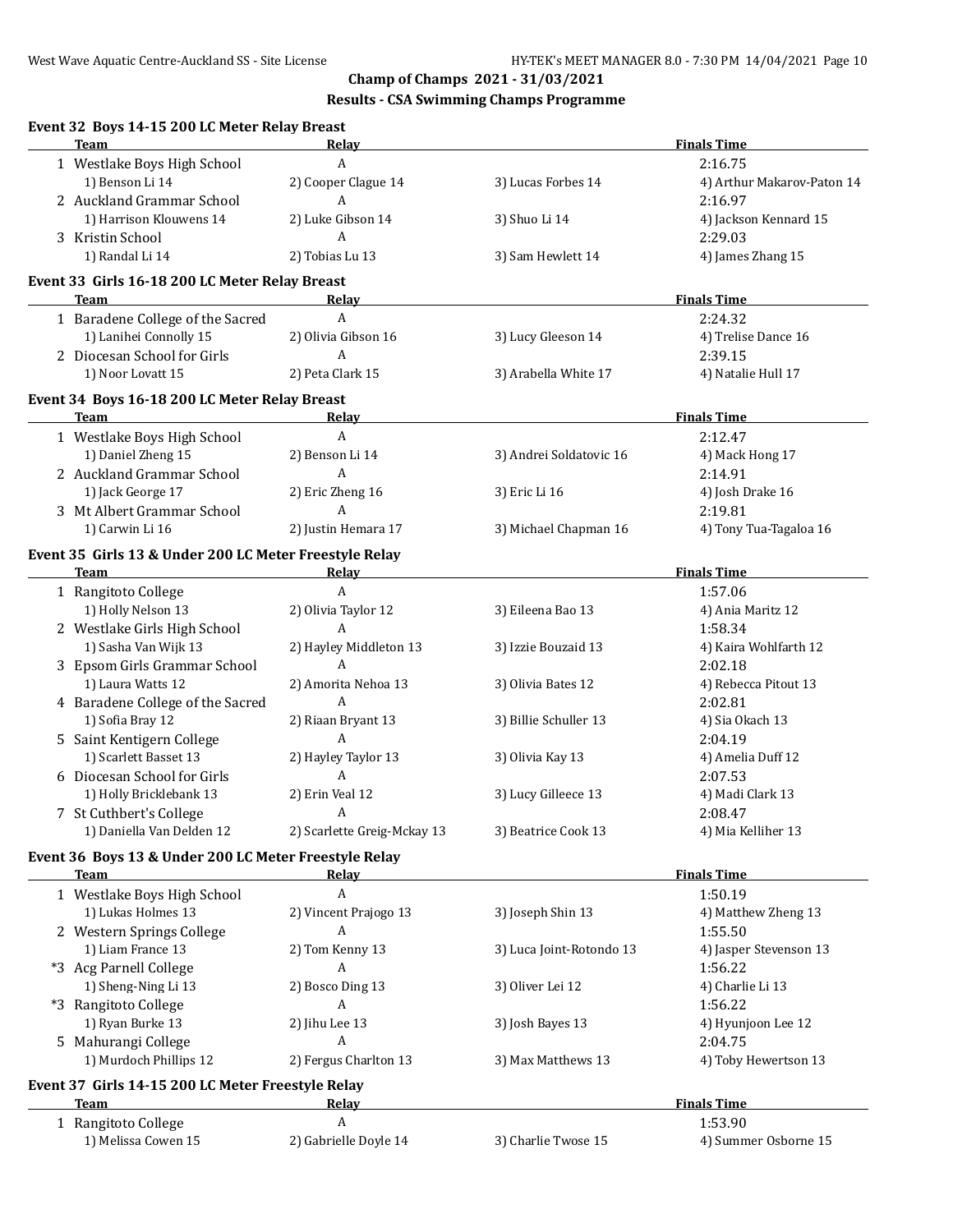### **Results - CSA Swimming Champs Programme**

# **(Event 37 Girls 14-15 200 LC Meter Freestyle Relay)**

| <b>Team</b>                                                     | Relay                        |                         | <b>Finals Time</b>            |
|-----------------------------------------------------------------|------------------------------|-------------------------|-------------------------------|
| 2 Baradene College of the Sacred                                | A                            |                         | 1:55.53                       |
| 1) Emma Wallace 15                                              | 2) Isla Petherbridge 14      | 3) Isabelle Gibson 14   | 4) Amelia Bray 14             |
| 3 Diocesan School for Girls                                     | A                            |                         | 1:55.63                       |
| 1) Leila Ibrahim 15                                             | 2) Vita Yarrell-Stevenson 14 | 3) Arabella Duncan 14   | 4) Eva Allan 15               |
| 4 Westlake Girls High School                                    | A                            |                         | 1:56.88                       |
| 1) Zoe Crawford 15                                              | 2) Mia Stanley-Hunt 14       | 3) Lena Hamblyn-Ough 15 | 4) Julia Kim 14               |
| 5 St Cuthbert's College                                         | A                            |                         | 2:03.13                       |
| 1) Sofia Kelliher 15                                            | 2) Emison Styris 14          | 3) Caitlyn Gjelstad 15  | 4) Bella Knight 14            |
| 6 St Mary's College (Akld)                                      | A                            |                         | 2:09.69                       |
| 1) Isabella Bolton 14                                           | 2) Elisa Joint-Rotondo 14    | 3) Pakenham Ariel 15    | 4) Manutaeao Fa'alogo-Lilo 13 |
| Event 38 Boys 14-15 200 LC Meter Freestyle Relay                |                              |                         |                               |
| Team                                                            | <b>Relay</b>                 |                         | <b>Finals Time</b>            |
| 1 King's College                                                | A                            |                         | 1:44.22                       |
| 1) Zahn Cooney 15                                               | 2) Chris Jiang 15            | 3) Leo Arrowsmith 14    | 4) Hugo Batchelor 15          |
| 2 Auckland Grammar School                                       | A                            |                         | 1:46.34                       |
| 1) Edward Joh 15                                                | 2) Thomas Hunter 14          | 3) Oliver Sargison 15   | 4) Harrison Klouwens 14       |
| 3 Westlake Boys High School                                     | $\overline{A}$               |                         | 1:49.06                       |
| 1) Kailen Brackebush 15                                         | 2) Larn Hamblyn-Ough 15      | 3) Jett Curteis 15      | 4) Brandon Holder 14          |
| 4 Saint Kentigern College                                       | A                            |                         | 1:50.34                       |
| 1) Kale Farquharson 15                                          | 2) Samuel Boyes 14           | 3) Liam Marks 15        | 4) James Crosbie 14           |
| 5 Western Springs College                                       | A                            |                         | 1:51.63                       |
| 1) Tobias Beaumont 15                                           | 2) Elliot Williams 15        | 3) Ben Watkinson 15     | 4) Sam Kenny 15               |
| 6 Mt Albert Grammar School                                      | $\mathsf{A}$                 |                         | 1:54.47                       |
| 1) Tito Tipi 15                                                 | 2) Trey Sharples 15          | 3) Max Brears 14        | 4) Tyler Yare 13              |
| 7 Kristin School                                                | A                            |                         | 1:56.59                       |
| 1) Randal Li 14                                                 | 2) Oscar Greenwood 15        | 3) Sam Hewlett 14       | 4) James Zhang 15             |
| --- Sacred Heart College (Akld)                                 | $\overline{A}$               |                         | DQ                            |
| 1) Nathanial Hunt 15                                            | 2) Bronson Chungson 15       | 3) Fletcher Hilton 15   | 4) Ryan Peck 15               |
| Event 39 Girls 16-18 200 LC Meter Freestyle Relay               |                              |                         |                               |
| Team                                                            | <b>Relay</b>                 |                         | <b>Finals Time</b>            |
| 1 Saint Kentigern College                                       | $\overline{A}$               |                         | 1:51.97                       |
| 1) Isabella Campion 16                                          | 2) Olivia Sweetman 15        | 3) Alexandra Campion 14 | 4) Liv Peebles 15             |
| 2 Diocesan School for Girls                                     | A                            |                         | 1:52.75                       |
| 1) Jesse Welsh 16                                               | 2) Lucy McKinnon 17          | 3) Natalie Hull 17      | 4) Aimee Crosbie 16           |
| 3 Mt Albert Grammar School                                      | A                            |                         | 1:57.65                       |
| 1) Lara Grozev 16                                               | 2) Isla Marsh 16             | 3) Mena Ren-Fritzke 16  | 4) Edie Ancell 16             |
| 4 Rangitoto College                                             | A                            |                         | 1:58.10                       |
| 1) Caitlin Cooke 14                                             | 2) Mika Hurbuns 16           | 3) Chantal Rapley 16    | 4) Keira Conboy 15            |
| 5 Westlake Girls High School                                    | A                            |                         | 1:59.34                       |
| 1) Cassidy Coldicott 17                                         | 2) Isabella Halili 16        | 3) Isla Brain 16        | 4) Zara Wilson 16             |
|                                                                 |                              |                         |                               |
| Event 40 Boys 16-18 200 LC Meter Freestyle Relay<br><b>Team</b> | Relay                        |                         | <b>Finals Time</b>            |
| 1 Sacred Heart College (Akld)                                   | A                            |                         | 1:42.88                       |
| 1) Lucas Hannah 17                                              | 2) James Bell 16             | 3) William Waters 16    | 4) Matthew Gin 17             |
| 2 Mt Albert Grammar School                                      | A                            |                         | 1:43.12                       |
| 1) Quin Walden 16                                               | 2) Tony Tua-Tagaloa 16       | 3) Bowen Crawford 16    | 4) Thomas Murray 16           |
| 3 Auckland Grammar School                                       | A                            |                         | 1:45.18                       |
| 1) Luke Hair 15                                                 | 2) Elardus Botha 16          | 3) Jack George 17       | 4) Jourdan Klink 17           |
| 4 Saint Kentigern College                                       | A                            |                         | 1:49.87                       |
| 1) Alex Perry 16                                                | 2) Ollie Huston 17           | 3) Jackson Horton 16    | 4) James Crosbie 14           |
| 5 Wentworth College                                             | A                            |                         | 1:50.31                       |
| 1) Lewis Pangalila 16                                           | 2) Aidan Beall 16            | 3) Jake Chen 17         | 4) Leo Flynn 12               |
| 6 Rangitoto College                                             | A                            |                         | 1:50.80                       |
| 1) Kimi Chemlev 15                                              | 2) Gustav Campher 16         | 3) Dieter Buissinne 17  | 4) Cooper Morely 17           |
|                                                                 |                              |                         |                               |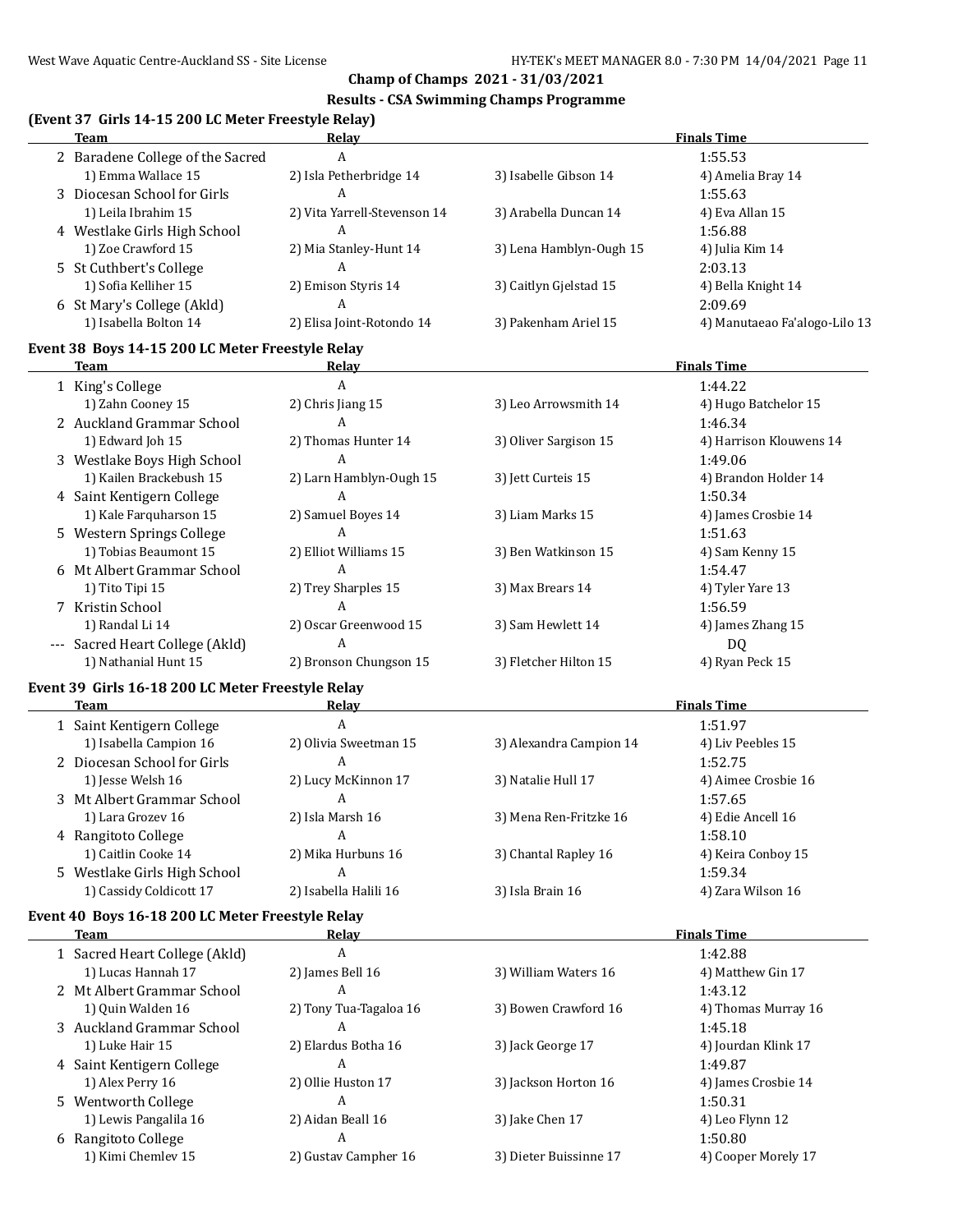## **Results - CSA Swimming Champs Programme**

## **(Event 40 Boys 16-18 200 LC Meter Freestyle Relay)**

| <b>Team</b>                                         | <b>Relay</b>             |                             | <b>Finals Time</b>             |
|-----------------------------------------------------|--------------------------|-----------------------------|--------------------------------|
| 7 Westlake Boys High School                         | A                        |                             | 1:51.17                        |
| 1) Ignat Kechin 14                                  | 2) Mack Hong 17          | 3) Jack Forsman 14          | 4) Kailen Brackebush 15        |
| Event 41 Girls 13 & Under 200 LC Meter Medley Relay |                          |                             |                                |
| <b>Team</b>                                         | Relay                    |                             | <b>Finals Time</b>             |
| 1 Rangitoto College<br>1) Eileena Bao 13            | A<br>2) Olivia Taylor 12 |                             | 2:12.37                        |
| 2 Westlake Girls High School                        | $\mathbf{A}$             | 3) Ania Maritz 12           | 4) Holly Nelson 13<br>2:15.13  |
| 1) Hayley Middleton 13                              | 2) Isabella Rowe 13      | 3) Izzie Bouzaid 13         | 4) Kaira Wohlfarth 12          |
| 3 Saint Kentigern College                           | $\overline{A}$           |                             | 2:18.00                        |
| 1) Scarlett Basset 13                               | 2) Hayley Taylor 13      | 3) Amelia Duff 12           | 4) Olivia Kay 13               |
| 4 Epsom Girls Grammar School                        | A                        |                             | 2:18.94                        |
| 1) Laura Watts 12                                   | 2) Olivia Bates 12       | 3) Amorita Nehoa 13         | 4) Rebecca Pitout 13           |
| 5 Diocesan School for Girls                         | A                        |                             | 2:19.06                        |
| 1) Abby Welsh 13                                    | 2) Grace Jeromson 12     | 3) Molly Sherrard 13        | 4) Madi Clark 13               |
| 6 St Cuthbert's College                             | A                        |                             | 2:35.44                        |
| 1) Daniella Van Delden 12                           | 2) Beatrice Cook 13      | 3) Scarlette Greig-Mckay 13 | 4) Mia Kelliher 13             |
| 7 St Mary's College (Akld)                          | A                        |                             | 2:37.87                        |
| 1) Pakenham Amber 13                                | 2) Amelia Croft 12       | 3) Lola Rodger 13           | 4) Madeleine Sisarich 13       |
| Event 42 Boys 13 & Under 200 LC Meter Medley Relay  |                          |                             |                                |
| Team                                                | Relay                    |                             | <b>Finals Time</b>             |
| 1 Westlake Boys High School                         | $\overline{A}$           |                             | 2:00.87                        |
| 1) Matthew Zheng 13                                 | 2) Joseph Shin 13        | 3) Vincent Prajogo 13       | 4) Lukas Holmes 13             |
| 2 Rangitoto College                                 | A                        |                             | 2:08.07                        |
| 1) Ryan Burke 13                                    | 2) Jihu Lee 13           | 3) Josh Bayes 13            | 4) Hyunjoon Lee 12             |
| 3 Acg Parnell College                               | A                        |                             | 2:08.37                        |
| 1) Charlie Li 13                                    | 2) Bosco Ding 13<br>A    | 3) Oliver Lei 12            | 4) Sheng-Ning Li 13            |
| 4 Auckland Grammar School<br>1) Oscar Bower 13      | 2) Abe Alblas 13         | 3) Jonathan Ge 13           | 2:10.97<br>4) Kaden Cossill 13 |
| 5 Western Springs College                           | $\overline{A}$           |                             | 2:11.16                        |
| 1) Jasper Stevenson 13                              | 2) Liam France 13        | 3) Luca Joint-Rotondo 13    | 4) Tom Kenny 13                |
| 6 Mt Roskill Grammar School                         | A                        |                             | 2:12.56                        |
| 1) Ethan Stocks 13                                  | 2) Juan Micutuan 13      | 3) Daniel Kregting 13       | 4) Finn Orsbourn 13            |
| Event 43 Girls 14-15 200 LC Meter Medley Relay      |                          |                             |                                |
| <b>Team</b>                                         | <u>Relav</u>             |                             | <b>Finals Time</b>             |
| 1 Rangitoto College                                 | A                        |                             | 2:05.25                        |
| 1) Gabrielle Doyle 14                               | 2) Melissa Cowen 15      | 3) Charlie Twose 15         | 4) Summer Osborne 15           |
| 2 Baradene College of the Sacred                    | A                        |                             | 2:09.44                        |
| 1) Isabelle Gibson 14                               | 2) Lucy Gleeson 14       | 3) Amelia Bray 14           | 4) Lanihei Connolly 15         |
| 3 St Mary's College (Akld)                          | A                        |                             | 2:11.72                        |
| 1) Anna Lepua 15                                    |                          | 3) Mia Elsmore 15           | 4) Manutaeao Fa'alogo-Lilo 13  |
| 4 Diocesan School for Girls                         | A                        |                             | 2:13.69                        |
| 1) Leila Ibrahim 15                                 | 2) Noor Lovatt 15        | 3) Peta Clark 15            | 4) Eva Allan 15                |
| 5 Westlake Girls High School                        | A                        |                             | 2:16.50                        |
| 1) Doyoun Kim 14                                    | 2) Helena Thomas 14      | 3) Mia Stanley-Hunt 14      | 4) Julia Kim 14                |
| 6 St Cuthbert's College                             | A                        |                             | 2:17.63                        |
| 1) Kayla Gaskill 14                                 | 2) Erika Paterson 15     | 3) Sofia Kelliher 15        | 4) Bella Knight 14             |
| Event 44 Boys 14-15 200 LC Meter Medley Relay       |                          |                             |                                |
| Team<br>1 King's College                            | <u>Relav</u><br>A        |                             | <b>Finals Time</b><br>1:54.65  |
| 1) Zahn Cooney 15                                   | 2) Leo Arrowsmith 14     | 3) Chris Jiang 15           | 4) Hugo Batchelor 15           |
| 2 Auckland Grammar School                           | A                        |                             | 1:55.10                        |
| 1) Thomas Hunter 14                                 | 2) Jackson Kennard 15    | 3) Oliver Sargison 15       | 4) Luke Hair 15                |
| 3 Sacred Heart College (Akld)                       | A                        |                             | 1:58.91                        |
| 1) Bronson Chungson 15                              | 2) Finn Lock 14          | 3) Ryan Peck 15             | 4) Nathanial Hunt 15           |
|                                                     |                          |                             |                                |